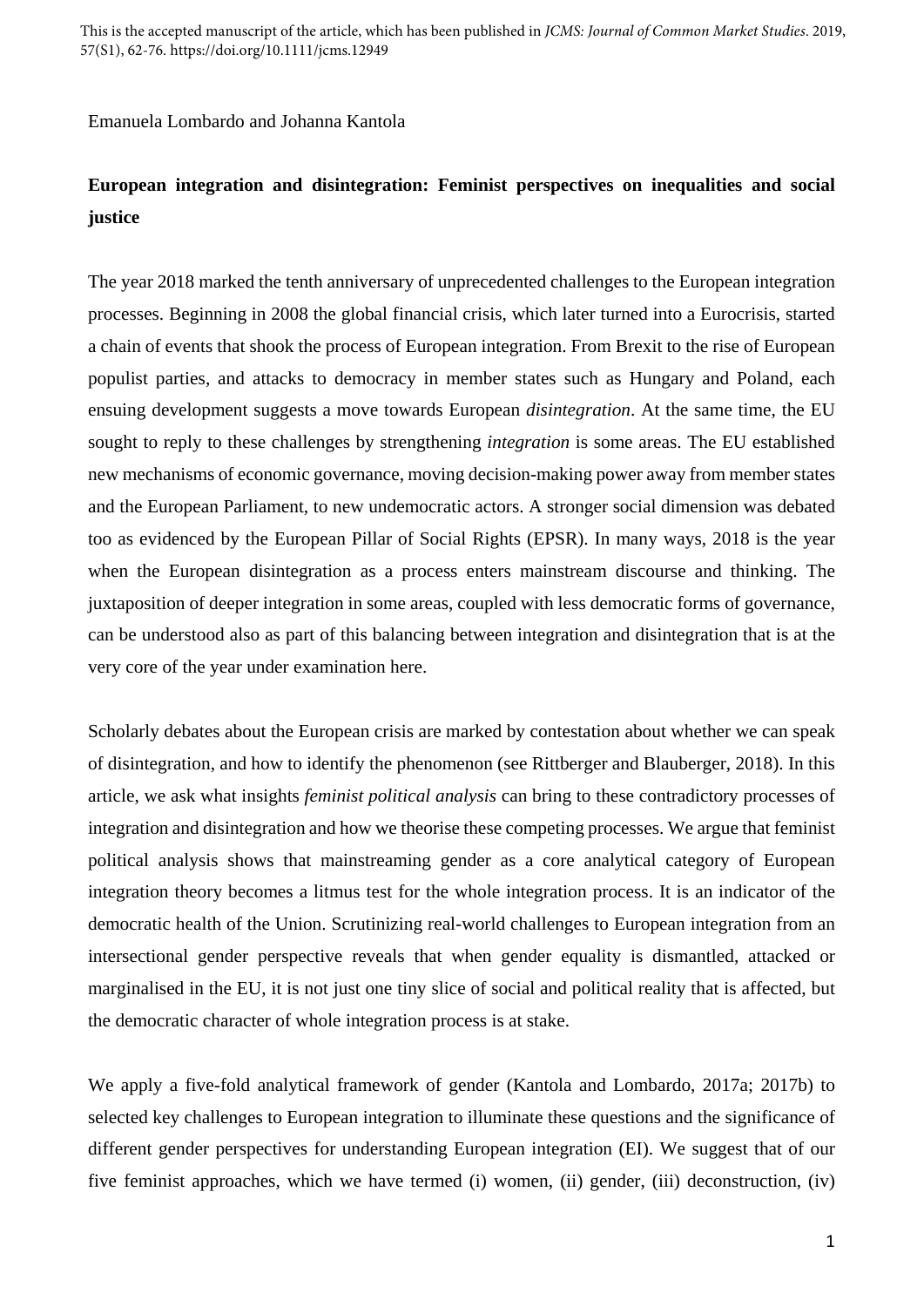intersectionality and (v) postdeconstruction, the first two – women and gender – have been most extensively applied in gender and politics research. In this article, we highlight the importance of the last three. Our key argument is that European integration (EI) theory can improve its analytical capacity vis-à-vis current disintegration challenges in theory and real world by including analytical and methodological insights from feminist deconstruction, intersectional and postdeconstruction approaches. These are particularly apt to link theory and praxis, to address power dynamics between different embodied people, and to identify discursive and intersectional oppositions and counterforces, as well as affective contexts in which current processes of disintegration and integration develop.

#### **Theorizing European disintegration**

Our argument draws upon two sets of recent scholarly debates: first, EU literature on European disintegration, and, second, the gender and EU literature on European integration. From the former, we adopt the idea that in contrast to much of the current literature, it is imperative to focus on realworld challenges to integration and its discursive and affective framings. From the latter, we discern the centrality of gendered power relations to analysing both integration and disintegration.

European integration theory faces a number of challenges to make sense of the new political context of potential disintegration. Classic definitions of European integration (EI) conceive it as a process in which political actors give rise to a 'new political community' because they 'are persuaded to shift their loyalties, expectations and political activities towards a new centre, whose institutions possess or demand jurisdiction over pre-existing national states' (Haas, 1958, p. 16). More recently, Webber (2017, p. 336) identified three dimensions of political (dis)integration, a *horizontal* dimension, that concerns the increase or reduction in the number of countries that join the EU, a *vertical* dimension, that includes the increase or reduction of competence and power of EU supranational institutions such as the European Commission, Parliament and Court of Justice, and a *sectoral* dimension that implies a growth or decrease in the number of issue areas in which the EU adopts common policies in the member states.

'Differentiated integration', in turn, is the process in which member states are going towards a similar goal of involvement in the Union but at different speeds. Yet, in the face of member states' increasing differentiation in the post-crisis context, scholars now treat differentiated integration as a ''normal' feature of regional integration' (Leruth and Lord, 2015, p. 760). Furthermore, the profound transformations of the EU political context exemplified in Brexit, populist and Eurosceptic parties,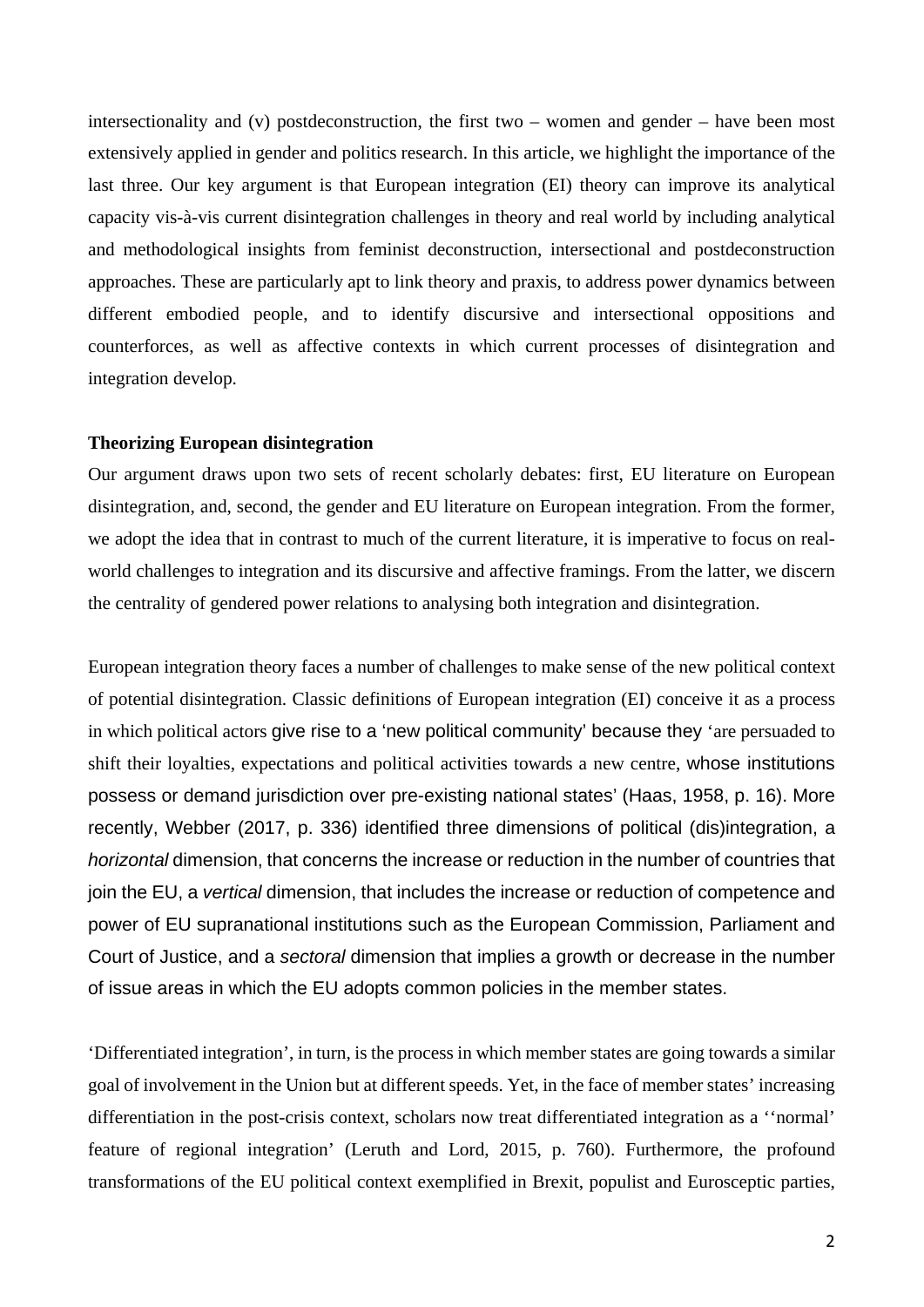have recently moved researchers to argue that understanding processes of integration requires studying not only differentiated integration but also *differentiated 'disintegration'* (Rittberger and Blauberger, 2018; Leruth and Lord, 2015).

Disintegration had been notably absent from European integration theories until recently. However, to respond to the EU crisis political setting, concepts and theories are being refined in order to improve our understanding not only of why and how states integrate but also why and how they disintegrate (Rittberger and Blauberger, 2018). Drawing on these debates, while the existence of disintegration is contested, some procedural elements allow us to define the phenomenon. These include: the exit of states (Brexit) (Schimmelfenning, 2017; Rosamond, 2016), or *horizontal* dimension of disintegration (Webber, 2017); the reduction of competence of EU supranational institutions, or *vertical* disintegration (Webber, 2017); a decrease in the issue areas in which the EU adopts common policies, or *sectoral* disintegration (Webber, 2017); and democratic decline in countries such as Hungary and Poland and in some of the political responses to the economic crisis (Kreuder-Sonnen, 2018).

We also take from the discussion the message that it is important to address both integration and disintegration as part of the same process (Rosamond, 2016). European integration is not a linear process. By looking at integration and disintegration as part of the same process ensures a greater analytical balance, thus enabling a more comprehensive and sophisticated understanding of this complex political process. Addressing disintegration and integration together in the political phenomena that characterised EU politics in 2018 will reveal the contradictory picture of the Union's socio-political reality and the dynamics of enabling and repressive power that are at work.

Tanja Börzel (2018, p. 480) puts is clearly: 'If we do not find compelling evidence for disintegration, maybe our search has been tainted by theories that have missed out on important dimensions' of analysis 'beyond economic transactions, regional institution-building, and European identity' and comprehensive analyses that account for 'variation across time and, possibly, issues. If discourses become more nationalist and practices more non-compliant, we need theories that tell us how and when these tendencies of disintegration will undermine economic transactions, regional institutionbuilding, and the dependable expectations of peaceful change among Europeans.' She therefore recommends European integration scholars that 'Rather than interdependence, institutions and identities, they should be concerned about *discursive* and *behavioural practices* that could turn into disintegration.' (Börzel, 2018, p. 480, emphasis ours).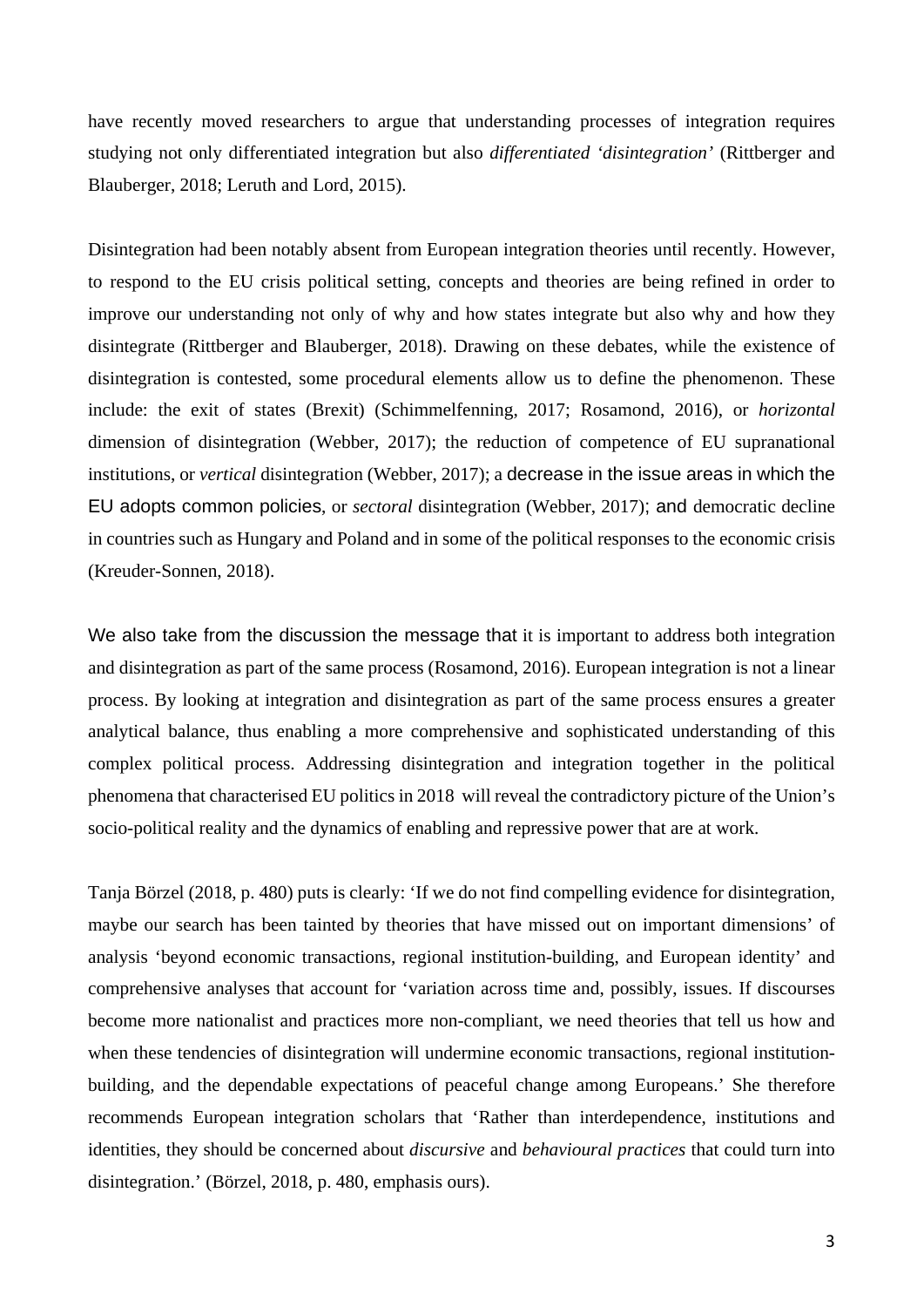While EI theory has clearly identified the problems the EU is currently facing and advanced in their conceptualization, it has not addressed such problems in depth, and it is missing out important analytical and methodological dimensions. In other words, to grasp disintegration, we need to give more relevance to the study of nationalist exclusionary discourses and practices, as well as dynamics of gender and other inequalities that have intensified in the context of the EU economic crisis and Brexit. Understanding EU disintegration requires new lenses that can be offered by less hegemonic approaches in the EI discipline. This is why we argue that gendering EI through feminist approaches is especially apt to analytically face current EU (dis)integration challenges that have come to define EU politics in 2018.

### *Gendering European integration theories*

Gender scholars who have explicitly engaged with European integration theories denounce the theories' gender blindness and masculine bias (Hoskyns, 2004; 1996; Kronsell, 2012; 2016; Abels and MacRae, 2016). The European integration theories, which seek to explain why and how integration occurs, are based on depictions of abstracted processes, structures and actors, where their gendered underpinnings are not of interest. Mainstream scholarship has paid little attention to the fact that most key actors are men (as heads of states, commissioners, bankers, or top civil servants) or masculine (such as states, EU institutions); the structures of economic and political integration may signify different things to women, men, minorities living in the EU or working within its institutions (e.g. feminine characteristics and life situations may be devalued as opposed to masculine ones); and integration processes themselves may be gendered, prioritise masculine structures and fail to advance gender equality and diversity (Haastrup and Kenny, 2016). The same lack of understanding of the way gender shapes the world is evident in the concepts and methods used to study European integration (Kronsell, 2012). The omission of gender analyses in dominant European integration approaches reduces scholars' analytical potential for understanding the EU since it 'produce[s] ignorance of the asymmetrical impact of critical junctures (e.g., Brexit) and governance structures (e.g., negotiations) on different socioeconomic groups' (Guerrina et al, 2018, p. 254).

At the same time – and perhaps as a result of it – gender and EU studies have not made sustained efforts to theorize 'integration as such' (Abels and MacRae, 2016, p. 22), with a couple of notable exceptions (Abels and MacRae, 2016; Kronsell, 2005, 2012, 2016. According to Abels and MacRae (2016) a gender approach to integration theory boils down to three issues. First, a 'new epistemology and ontological approach' and 'power relations, agency, and dynamics of formal and informal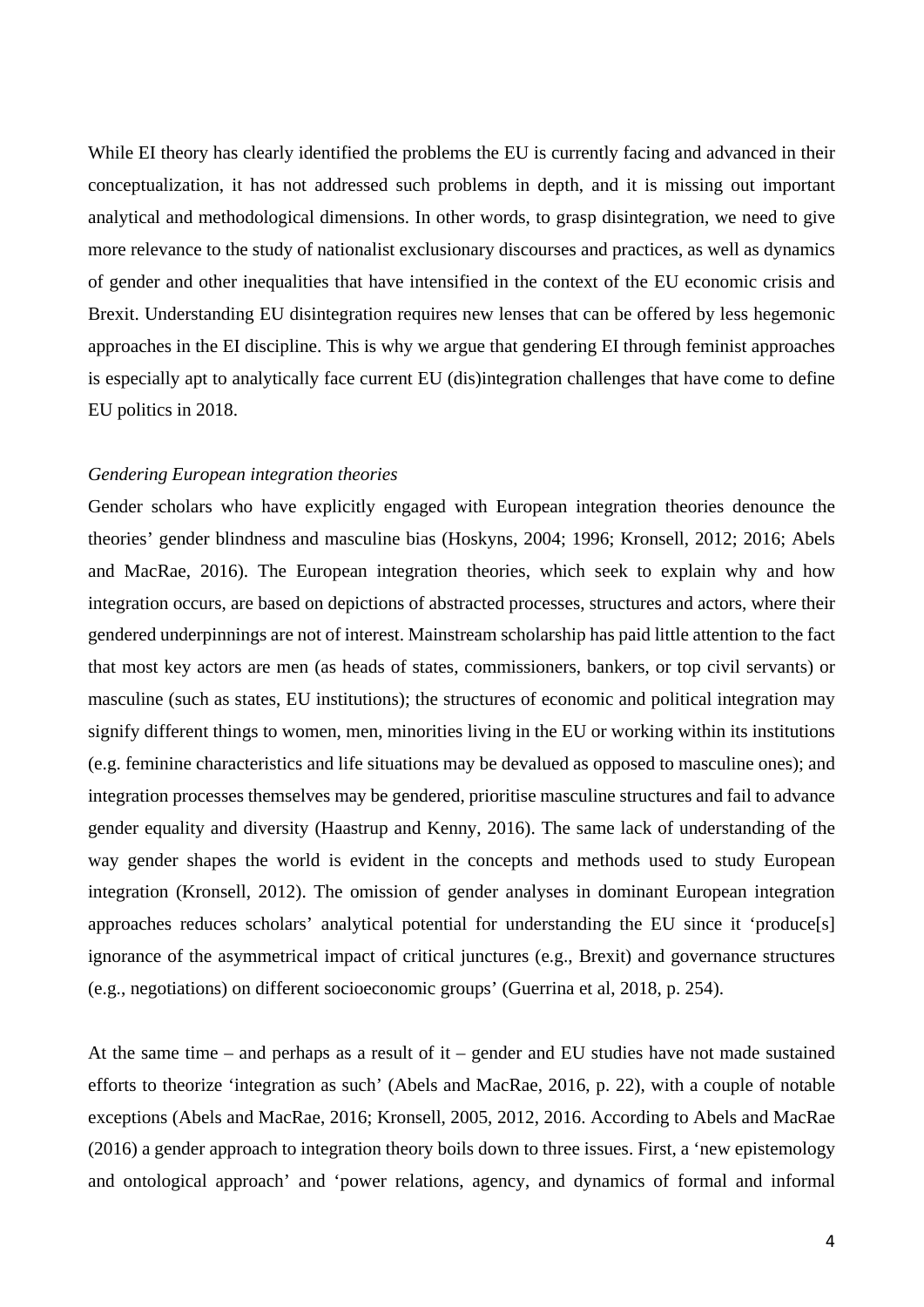institutional interactions' (2016, p. 27). Second, the fact that there is not one feminist approach but rather many. Third, 'as integration scholarship has generally reached the end of the grand debates and there has been a blurring of formerly strict boundaries, the opportunity opens up for an increased gendered theorizing' (Abels & MacRae, 2016, p. 22).

We make two observations and wish to make two contributions to these debates. The first is that despite the sensitivity to different perspectives, Abels and MacRae (2016) deal only with two gender approaches to political analysis: namely, what we would term "women", and "gender" approaches (Kantola and Lombardo, 2017a; 2017b). Our assessment of 2018 is a call for the need to draw on three other feminist approaches to political analysis: deconstruction, intersectionality and postdeconstruction.

We have discussed the framework of the five approaches at length elsewhere (Kantola and Lombardo, 2017a; 2017b) but we here link them to integration theory in a novel way. To analyse European integration through the perspective of *women and integration* signifies asking where women are in European integration processes and theory and adding women to existing EI theories. Hence women and integration would illustrate the marginal position of women and the dominant position of men in key places, processes and institutions of European integration. Gender is reduced to women, which in turn is seen as a unified and stable category with common interests (Haastrup and Kenny, 2016, p. 204).

In the *gender and integration* approach gender is an analytical category. This shifts scholarly attention to gendered structures of European integration: how gender, gender power and different values attached to masculinities and femininities underpin the very processes and structures. Haastrup and Kenny explain how historic exclusion of women from these political institutions has meant that sets of masculine practices have become dominant norms and logics of the institutions (2016, p. 202). This more expansive notion of gender requires, as Hoskyns suggests (2004, p. 33), a rethink of the very concepts of European integration. One example is the notion of power, which is narrowly defined in mainstream integration theory (Bieling and Diez 2016, p. 282). This omits the broader notions of power according to feminist theory as a relation between diverse embodied people rather than just between institutions or polities (Kronsell, 2012), that not only constrains women's opportunities through domination but also empowers gendered subjects through resistance to domination.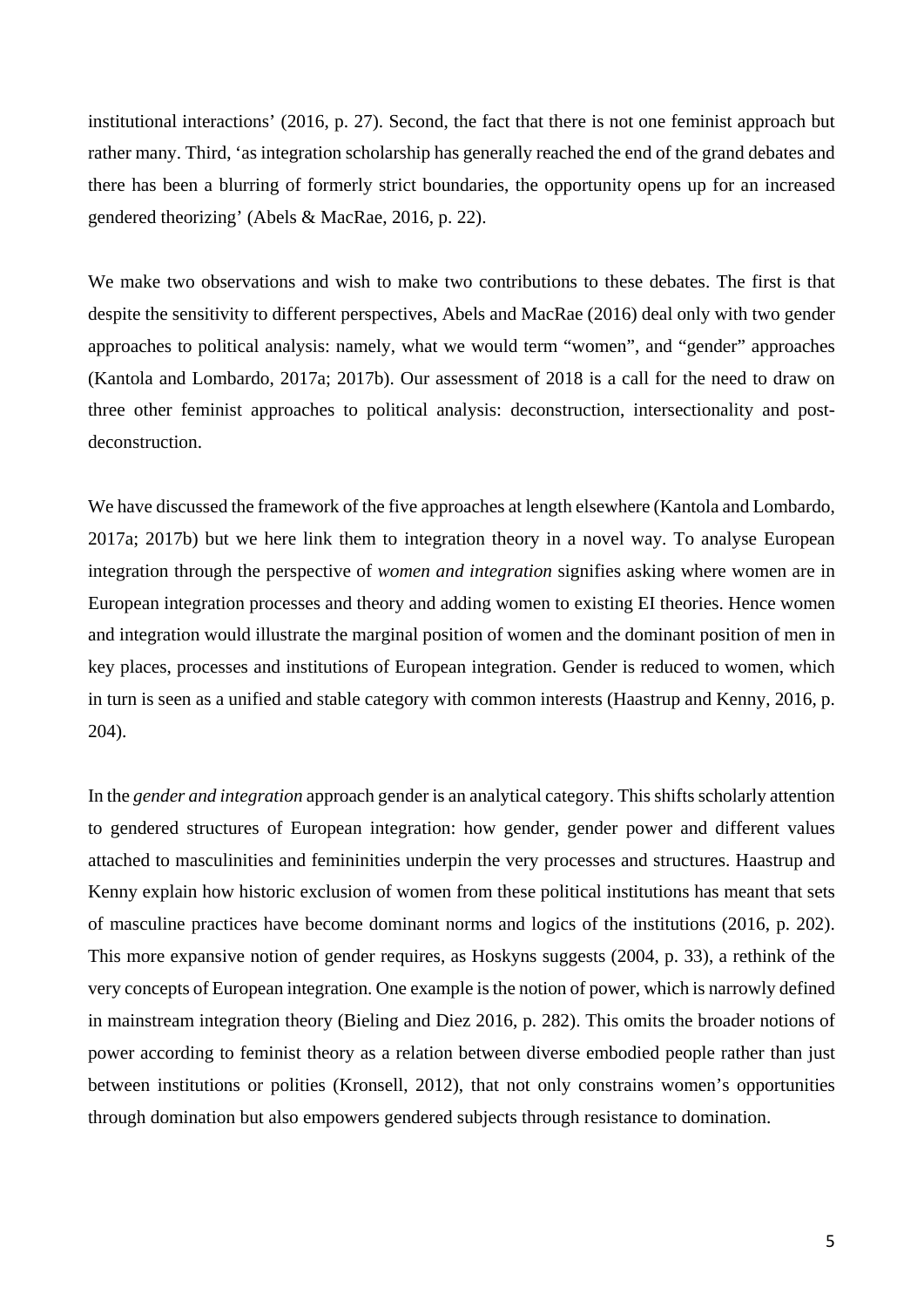We discern three additional feminist approaches to integration theory and argue that "crisis" makes them particularly pertinent. *Deconstruction and integration* exposes dominant gendered discourses and norms which underpin ideas about integration, having powerful effects on people. Three issues become central to gender in relation to social constructionism and EI theory: European integration as a social construction; the ways in which structures and agency are mutually constituted; and the role of norms and discourses (Lombardo, 2016, p. 124). Feminist analyses of EU gender policy have been inspired by this deconstructionist approach and have illustrated how the problem of gender inequality in the EU and its solutions can be represented in different ways, and that a particular problem conceptualization or solution to the problem that is fixed for some time is at the same time silencing other representations of the problem and solutions, with gender and intersectional effects on the people (e.g. Kantola and Lombardo, 2017b; Cavaghan, 2017; Rolandsen Agustín, 2013; Verloo, 2007). A more Foucauldian governmentality approach to integration addresses 'how gendered norms and rationalities of government are discursively constructed through policies and politics and how these in turn are influenced by mostly essentialist gender norms and assumptions' (Wöhl, 2016, p. 239). Governmentality approaches stress the ambivalent effects of EU's political and economic power, which can be both repressive and enabling/empowering (Wöhl, 2016, p. 239; Eräranta and Kantola, 2016).

*Intersectionality and integration* approach analyses how gender intersects with other inequality categories such as race, ethnicity, class, disability, or sexuality, and the power hierarchies, privileges, and exclusions that are produced between embodied people. Power in this approach is related to interacting dynamics of sexism-racism-homophobia-classism and other privileging/marginalizing inequalities that people experience, and politics produces. Inequality structures shape lives of different women and men in the EU and beyond (structural intersectionality) and inform the policies put forward by the Union (political intersectionality) (cf. Crenshaw, 1991; Rolandsen Agustín, 2013). EI theory most often fails to account for these acute inequalities and power imbalances at the heart of the EU (Lombardo, 2016, p. 131). This is all the more shocking considering the colonial history of the EU, the way this past lives on in the postcolonial presence, and the institutionalised racism and inequalities that underpin its processes and policies (Bassel and Emejulu, 2017).

*Post-deconstruction and integration* is a novel approach which is widely debated in feminist theory and cultural studies but still not employed in gender and EU studies or political analysis. Postdeconstruction 'approaches are interested in understanding what affects, emotions and bodily material do in gender and politics' (Kantola and Lombardo, 2017, p. 43). According to these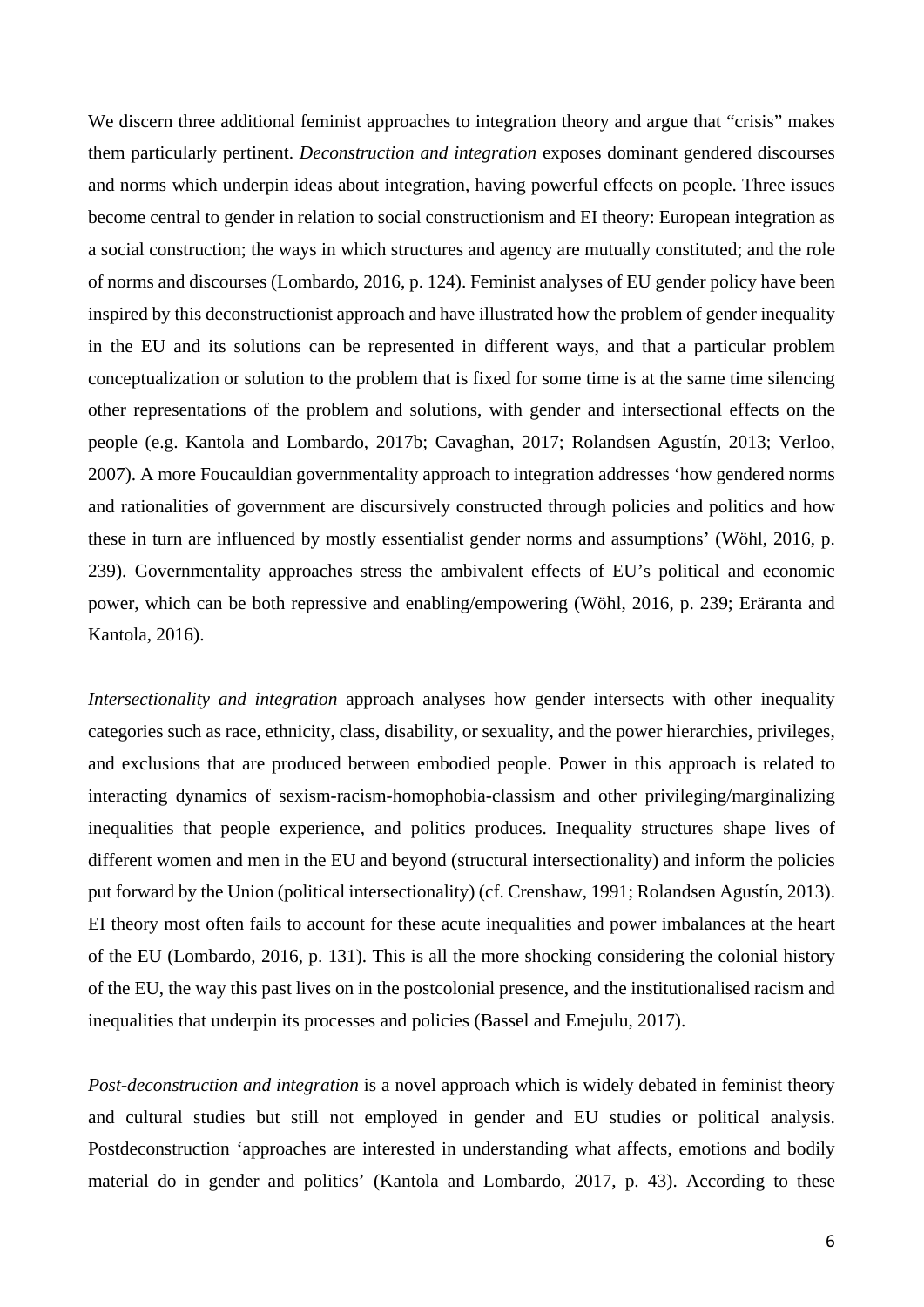perspectives, significant social change cannot be achieved solely by deconstructing discourses but rather need to understand and alter the material conditions, affects, and the interests that these serve (Coole and Frost, 2010, p. 25). Affects and emotions are perceived as shaping individual and collective bodies, cementing sexed and raced relations of domination, and being collectively organised around particular figures, (e.g. the 'asylum seeker'), by for instance attaching emotions of 'disgust' or 'empathy' towards people who are constructed as 'the other' (Pedwell, 2014; Ahmed, 2004). Post-deconstruction approaches have been marginal in both European integration and gender and politics research. However, these approaches are relevant for understanding how emotions and affects currently challenge European integration. Populism is a good example of the need to employ post-deconstruction perspective to understand how gendered and raced emotions are mobilised in a Union in which prime ministers attack academic institutions and gender studies (e.g. Orban's Hungarian government) and scientific data (e.g. Salvini's Italian government attacks data on the role of migrant women and men in the pension system).

## **Applying feminist approaches to European disintegration: The cases of economic crisis, populism and Brexit in 2018.**

In this section, we analyse three key challenges to European integration that became manifest in 2018 through the three feminist approaches discussed above. Our cases are illustrative and our key aim is to make visible what feminist approaches can add to our understanding of integration and disintegration in the current European politics. To do this we discuss, first, the economic crisis though intersectionality; second, populism through deconstruction; and third, Brexit through postdeconstruction.

## *Economic crisis and intersectionality*

The economic crisis has challenged European integration by revitalising longstanding tensions such as the uneasy relationship between economic productivity and the EU social model, inequalities between member states or the democratic deficit (Kantola and Lombardo, 2017; Walby, 2015). Analyses of the economic crisis from *intersectional* lenses reveal dimensions of disintegration such as the marginalisation of minoritized women and men in the integration project, sectoral disintegration in different policy fields, and of de-democratization. At the same time, they also show pressures towards further integration that the crisis has triggered, which reveal that processes of inclusion, gender equality policy advance and re-democratization are in course.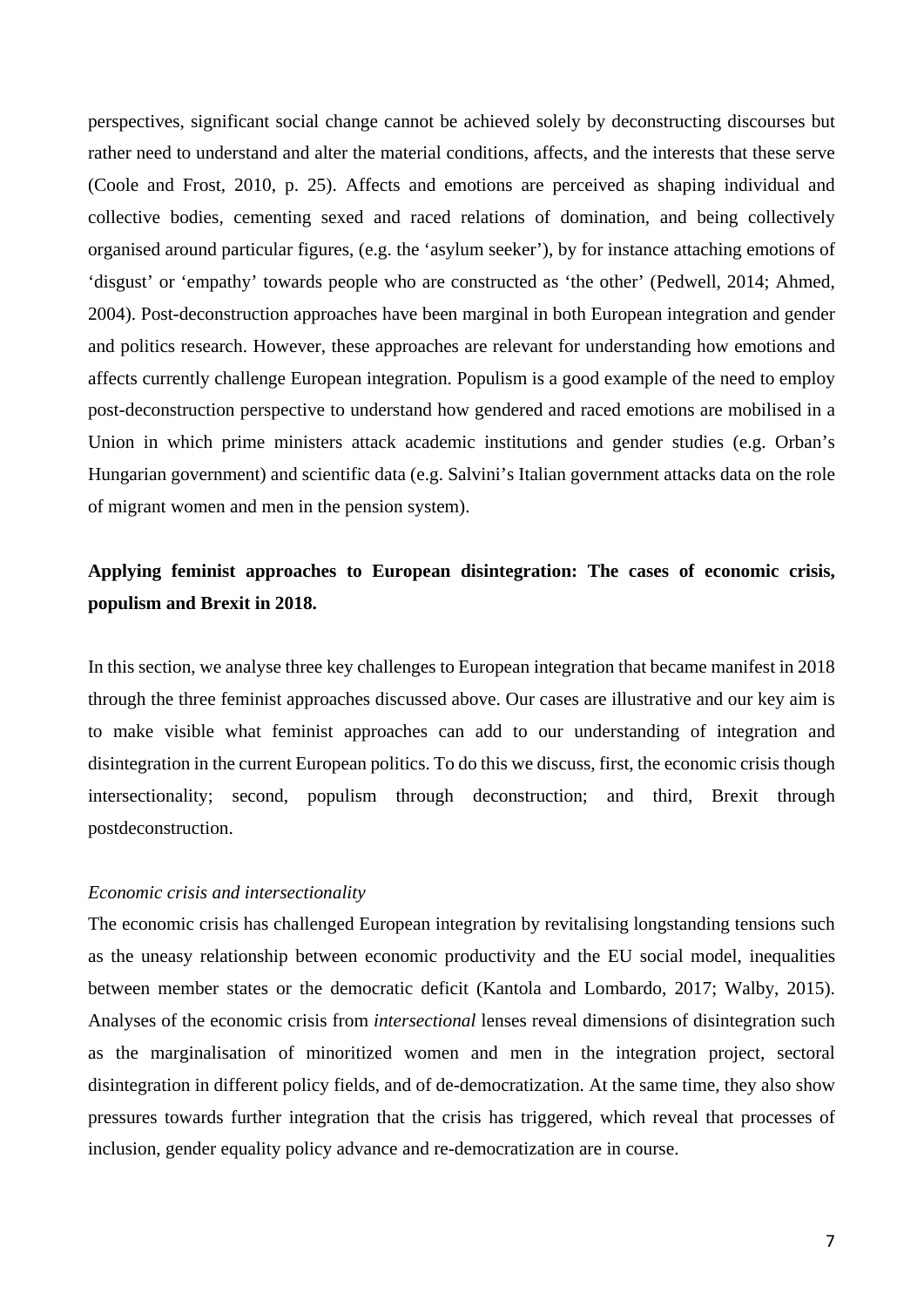EU austerity politics has created socio-economic and other inequalities between European citizens (for example by impoverishing Greek citizens), and exclusion/marginalization of third country nationals. Intersectionality moves us to ask the question of 'integration/disintegration for whom?'. The exclusion and marginalization of EU women citizens produced by the crisis could be taken as an indicator of the declining capacity of EU to include them, through targeted policies, and thus be interpreted as a sign of sectorial disintegration. Gender analyses show that austerity cuts to the public sector services, benefits and jobs, unemployment, and poverty have increased in the EU, especially for racialised minority women (Karamessini, 2014).

Above all, when intersectional lenses are adopted, integration failures, so prevalent in the analysis of 2018, appear as longstanding issues rather than exceptional problems brought about by the crisis. While prevailing narratives of the crisis picture the negative effects of austerity politics on women in EU member states in terms of their increasing inequality and precarity in the labour market, this representation, argue Bassel and Emejulu (2017), reflects the experience of majority women who enjoyed more economically privileged situations before the crisis. Minority women, in contrast, have to face 'routinised crises' in their everyday work and life, due to economic and social inequalities based on their race, ethnicity, class, sexuality, legal status, or religion. Work precarity, everyday inequalities, and lack of full integration in the EU political community predated the 2008 crisis for minority women. The decline in sectoral integration as a result of the economic crisis, exists only when seen from the perspective of some, not all women, since demands of minority women are still unanswered by the EU (Bassel and Emejulu, 2017).

As the EU economic governance in times of crisis has promoted gendered and racialized hierarchies (Klatzer and Schlager, 2014), similarly, the EU official narrative of a positive economic recovery in 2017 is problematized by Cavaghan and O'Dwyer (2018) who ask: 'A Recovery for Whom?'. Whose interests are considered when EU institutions claim we have recovered normality in a 'post-crisis' context in which women's unpaid reproductive work has increased as a consequence of austerity politics and backsliding EU gender equality policies? Whose demands are included when ethnic minority women are still unequally treated in the EU labour market and society? When intersectional lenses are applied to the analysis of the economic crisis, the European integration process presents new and old disintegrative dynamics.

At the same time, intersectional approaches allow researchers to identify integrative processes that the economic crisis had triggered. Anti-austerity feminist struggles that civil society enacted as a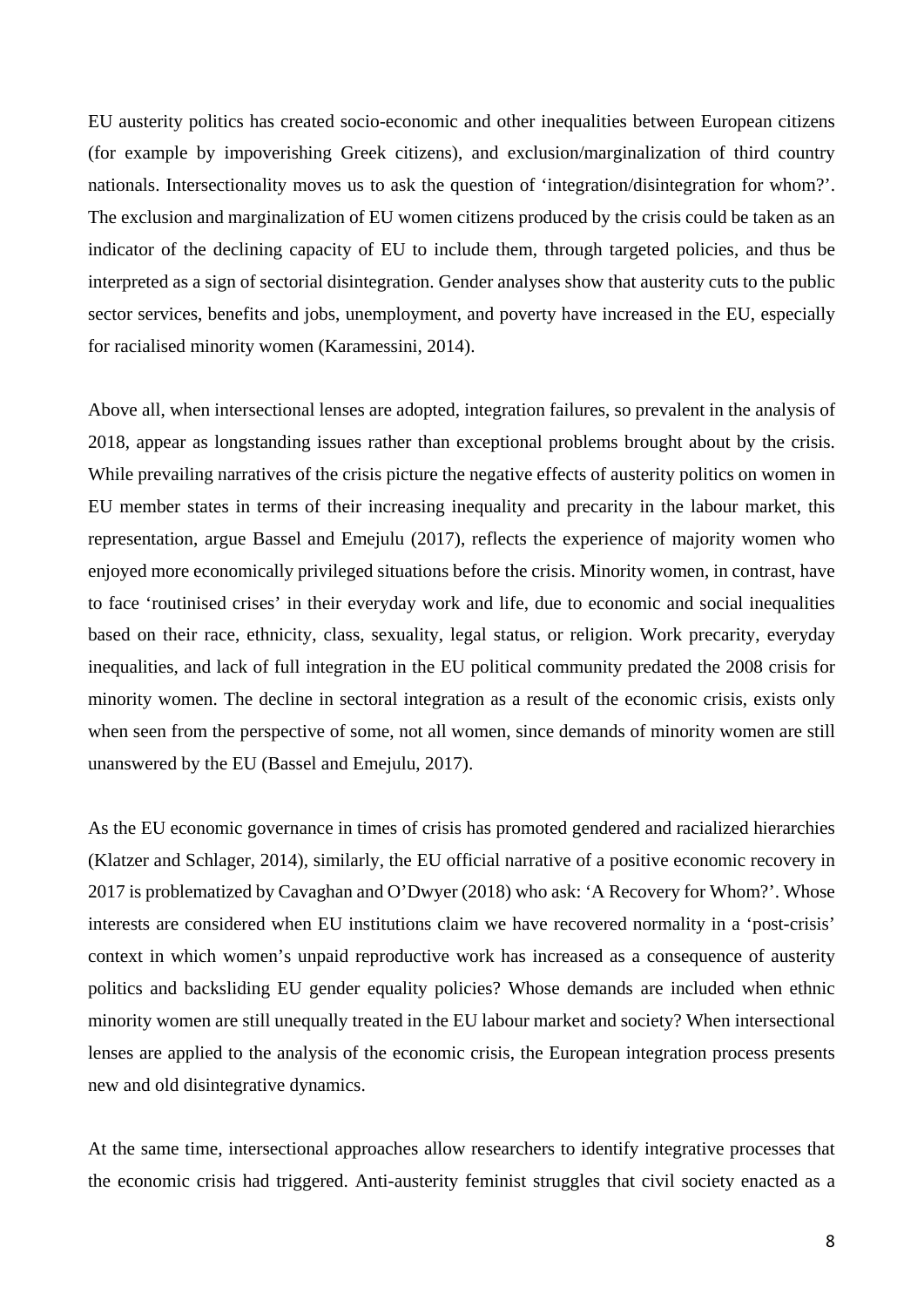response to the economic crisis have contributed to promoting a project of European integration based on equality, solidarity, inclusion and democracy. Feminist activists in Spain weaved intersecting alliances with *Indignados* social movements struggling for real democracy and defending public health, housing, and education policies from neoliberal attacks that intensified during the economic crisis, at the same time that they advanced the feminist project of gender equality (Lombardo, 2017). Ethnic minority women in UK and France made intersecting alliances to promote social justice and counteract the invisibilization of their longstanding demands when the privileged white middle classes now face the precarious economic and societal conditions that constitute the normality for minority women (Bassel and Emejulu, 2017). New autonomous feminist movements and trade unions in Finland joined in struggles against the neoliberalism, racism and conservatism of right-wing government's austerity politics (Elomäki and Kantola, 2017; 2018). Such feminist struggles, often intersecting alliances with other social movements, promote a project of European integration based on equality and social inclusion. Moreover, they have promoted dynamics of re-democratization of the European public sphere in response to austerity politics (Verloo and Paternotte, 2018; Roggeband and Krizsán, 2018), that we consider a key element of European integration.

To account for such integrative dynamics, EI theory needs to include the study of intersectional empowering coalitions of equality projects. Analysis of EU policymaking from intersectional perspectives also contributes to EI theory by showing the extent to which EU policies are inclusive of different people and therefore capable of promoting further integration among the people of Europe's increasingly diverse societies (Lombardo and Rolandsen Agustín, 2016).

### *Populism and deconstruction*

For decades the EU has been used strategically and discursively by national actors for a variety of purposes. It has become an easy target for populist politicians to blame for a multiplicity of national, European and global problems. Populist right parties challenge the EU's legitimacy to represent the people and reject European integration, presenting themselves as the 'only defenders of national sovereignty and culture', both threatened by the process of European integration and globalization (Gómez-Reino, 2018, p. 63). EU's bureaucracy is represented as excessive, its legislation and laws as irrelevant or harmful to national interests, and the EU is argued to lack democratic legitimacy (Pirro and van Kessel, 2017, p. 407). While increasing questioning by populist Eurosceptic parties of EU supranational competence has not led to actual renationalization of EU policies, it is a sign of a shift towards 'vertical' disintegration or the decreasing of the power of supranational institutions, at least in the discourse (Webber, 2017, p. 336).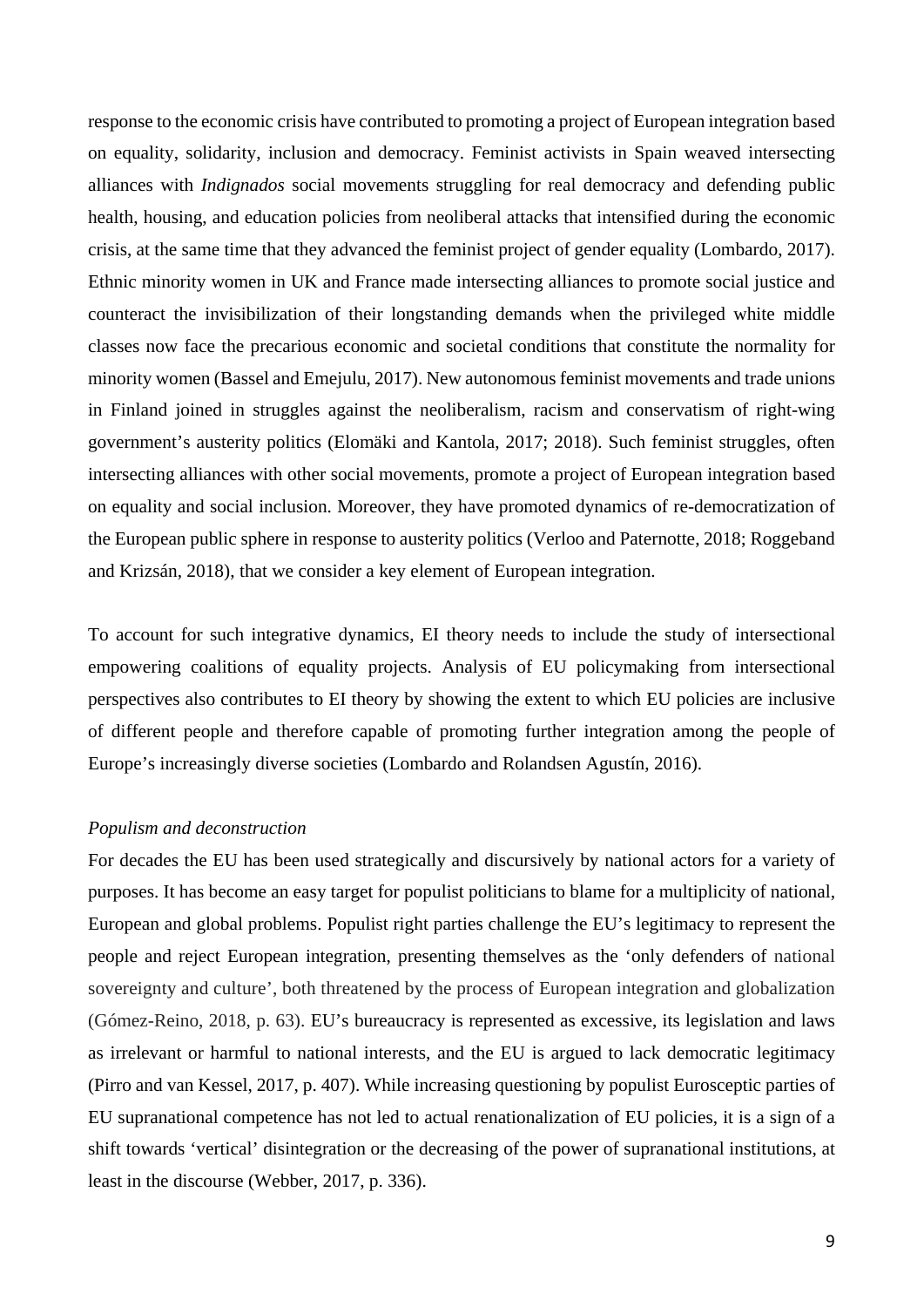Anti-gender discourses are an important part of populist anti-EU integration rhetoric because the EU tends to be associated with gender equality. *Deconstruction approaches* show that, if gender equality was marginalised in the narrative of the economic crisis, populist discourses manifest direct opposition against gender equality. Mieke Verloo (2018, p. 6) defines such opposition as

> 'any activity in which a perspective opposing feminist politics and gender+ equality policy is articulated in a way that can be expected to influence or is actually influencing politics or policymaking at any stage.'

This opposition goes against EU Treaty articles on equality and antidiscrimination and has detrimental effects on democracy. Deconstructionist perspectives show how the discourse of radical right populist groups in Europe is anti-feminist, anti-LGBTI, conservative, nationalist, racist, xenophobic, and Islamophobic (Köttig, Bitzan and Pető, 2017; Spierings and Zaslove, 2015; Norocel, 2013) and expose the ways in which gender equality discourse is used against migrant people (Keskinen, Norocel & Jørgensen, 2016; Siim et al., 2016; Meret, 2015). Discourses against 'gender ideology', which misrepresent gender equality policies and gender studies, presenting them as dangerous, reveal that gender is a scapegoat for right populists both at national level (Kuhar and Paternotte, 2017) and in MEPs' misogynist speeches (Kantola and Rolandsen Agustín, 2016; 2019). Anti-gender discourses foster disintegration because, as Kuhar and Paternotte (2017) explain, they construct the EU as the elites' gender equality project as opposed to the social class and the people, thus delegitimizing the EU and fuelling more Euroscepticism. For radical right groups in the EP, the EU should not intervene in gender equality, emphasising subsidiarity and treating this as a national issue.

Sectoral disintegration through backsliding and dismantling of gender equality policies has occurred in member states such as Poland and Hungary in the last ten years (Roggeband and Krizsán, 2018). This has gone together with the discursive delegitimation of gender equality policies in 'morality' areas, such as abortion, sexual and reproductive rights, sexual education, family policies, and violence against women. If gender were taken more seriously in EI theory, the analysis of discursive attacks to gender equality and backsliding in gender policies in some member states could anticipate Eurosceptic trends. This is because gender equality is perceived as an EU value that the EU is supporting. Interestingly, in Central European Countries 'Anti-discrimination policies, economic issues such as women in the labour market or in leadership, equal pay, and sexual harassment, which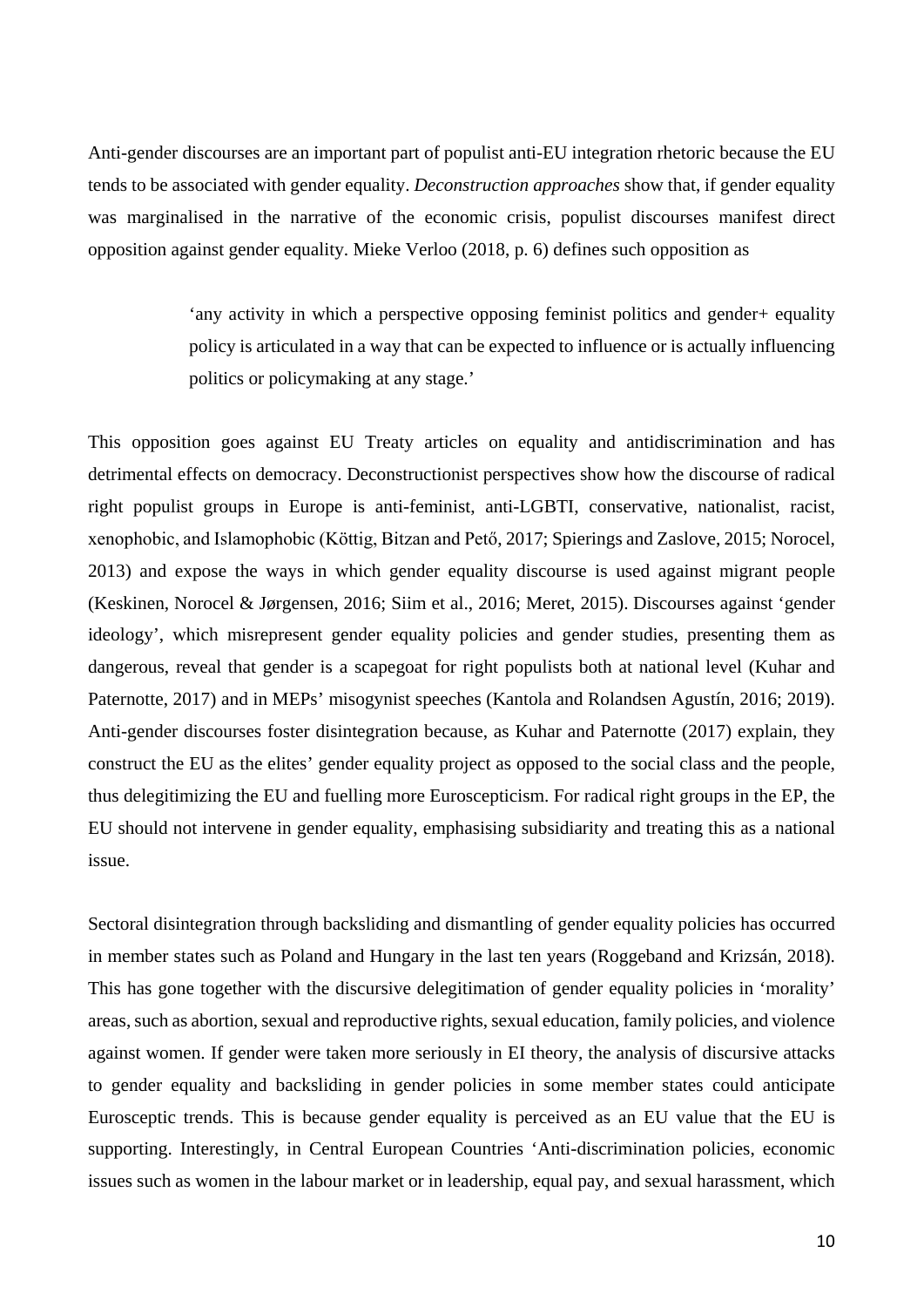are all mainly regulated in alignment with EU norms, have been left remarkably untouched by the wave of policy dismantling." (Roggeband and Kriszán, 2018, p. 379). This is a profound finding, which could show that European integration still holds, because discursive attacks and policy backsliding have affected only those areas which the EU does not regulate. Once again, feminist political analysis can provide EI theory with insights to better understand current (dis)integration processes.

Gender research also connects opposition to gender equality – expressed by populist parties and other forces – with de*-*democratization (Verloo, 2018; Verloo and Paternotte, 2018). Discursive attacks to gender equality are considered in gender research as attacks to democracy because gender equality is not just one slice, but it is an integral part of democracy. As a result, when gender equality is attacked, democracy is attacked, and vice-versa. Feminist scholarship brings empirical evidence about the 'clear democratic decline in Europe' and its detrimental effects on equality and inclusion (Verloo, 2018, p. 238) and suggests the need to include in EI studies theories about opposition and dedemocratization and their interaction. The curtailing of space for civil society's expression and free speech in Europe has detrimental effects on feminist movements' struggles, which in turn has further de-democratization consequences considering the contribution of feminist struggles to the democratization of the political space through their challenge to processes of domination and exclusion (Verloo, 2016; Verloo and Paternotte, 2018). If EI theory does not address opposition to gender equality and LGBT rights it will miss out important indicators of disintegration and dedemocratization that have become highly salient in 2018.

Feminist approaches point at a variety of integrationist dynamics and helpful insights for EI. The role of civil society, in particular feminist movements' discursive and material struggles in reaction to right populism, is an important issue that gender approaches bring to light and which should be included in EI analyses, since it indicates empowering dynamics towards democratization which are interesting for integration. In Finland, for example, right-wing populism has activated women into politics through a new feminist movement that is much more mobilized and articulates discourses that contrast the radical right agenda of The Finns Party's populist party (Elomäki and Kantola, 2018).

Deconstruction approaches provide elements to capture the genderedness of contexts that counteract disintegration practices and mobilise people towards European integration grounded on solidarity and human rights. One example is the intersectional activism and solidarity movements that European citizens have formed to counteract right populism and neo-nationalism's exclusionary processes, and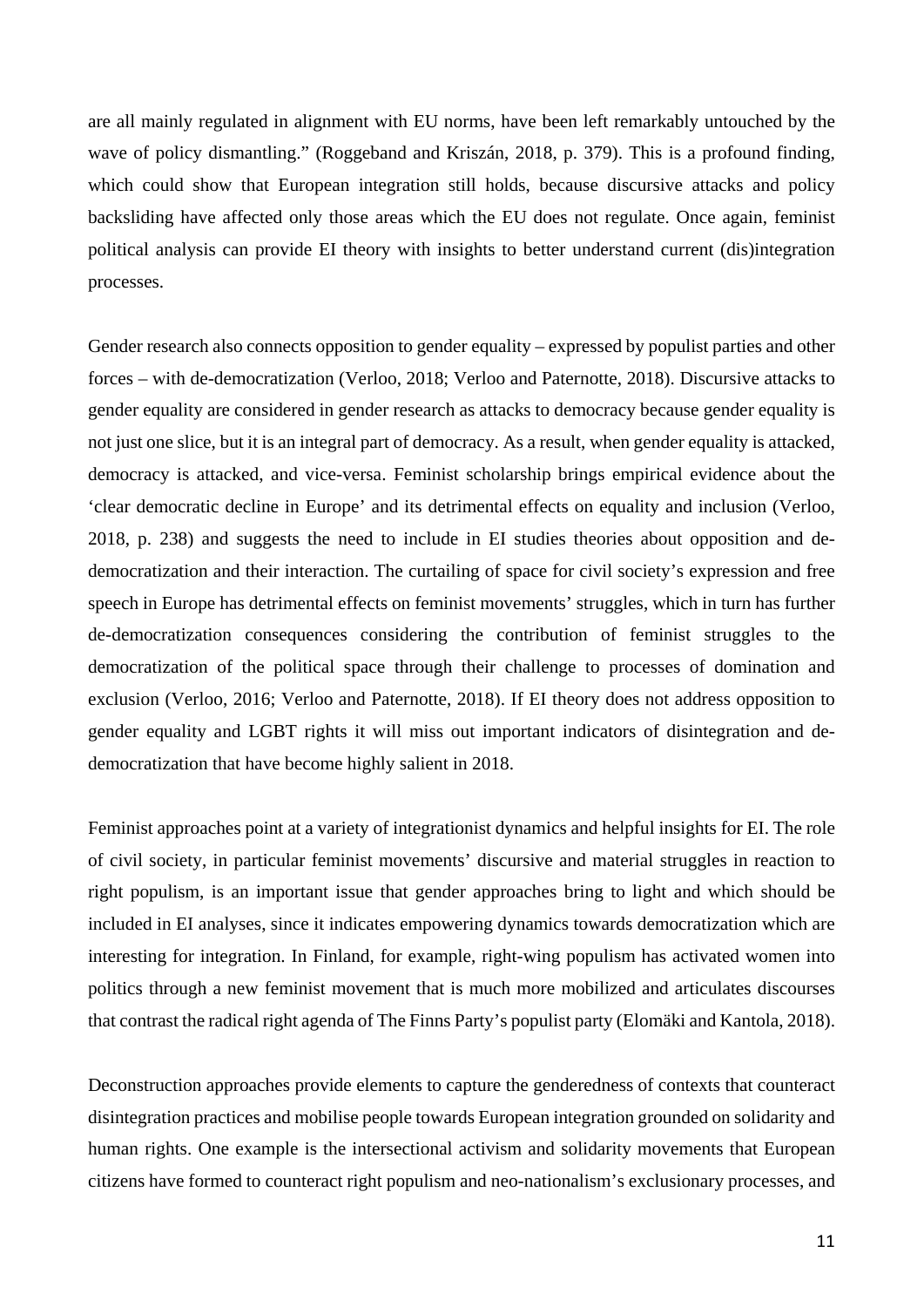support equality and inclusive human rights in Europe (Siim, Krasteva and Saarinen, 2018). To grasp integrative dynamics, EI theory needs to include the study of citizens' solidarity movements (e.g. with migrants, refugees and asylum-seekers). Another example of integrative practices is offered by politicians who speak in a different, more reconciling and Eurofriendly language than the oppositional tones of right populist leaders (e.g see Macron and Sánchez as compared to Orban and Salvini) or that have revitalised practices of dialogue with European citizens about the future of the Union (e.g. Macron, Timmermans).

Deconstructionist approaches help to understand why right populists oppose to gender in their discourses, how gender is used in populist discourses to attack the democracy of the European polity; and how gender is central in integrative dynamics when people react against the racism, sexism, xenophobia and homophobia of right populist parties to defend equality, inclusion and democracy. While right populism is explicitly opposing gender equality (and expressing Eurosceptic positions), gender analyses of European left populism show that at a discursive level left-wing populist parties such as Podemos in Spain are still better allies to feminist politics than right-wing populists (Kantola and Lombardo, 2019).

In conclusion, deconstructionist approaches contribute to show populism's disintegration dynamics and enrich EI theory by suggesting the introduction of the concept of *opposition to gender equality* and its analysis of discursive attacks against gender in member states and EU institutions, attention to gender backsliding and gendered de-democratization as indicators of disintegration. Gender approaches also show integrationist dynamics of feminist re-democratization struggles, civil society's solidarity, and differences within populist discourses with the left developing more progressive equality discourses. Feminist research shows that the gender component is not marginal but rather central in populist discourse and that the EU is associated with the support of gender equality as a value. It is therefore important to adopt gender lenses to make sense of (dis)integration dynamics.

### *Brexit and postdeconstruction*

Brexit has dominated European politics in 2018 with key dates, negotiations, parliamentary debates and votes in the UK House of Commons. Brexit is the clearest example of disintegration if we consider Webber's (2017: 336) dimension of 'horizontal disintegration' or a simple reduction in the numbers of EU member states (Schimmelfennig, 2017; Rosamond 2016). Since the whole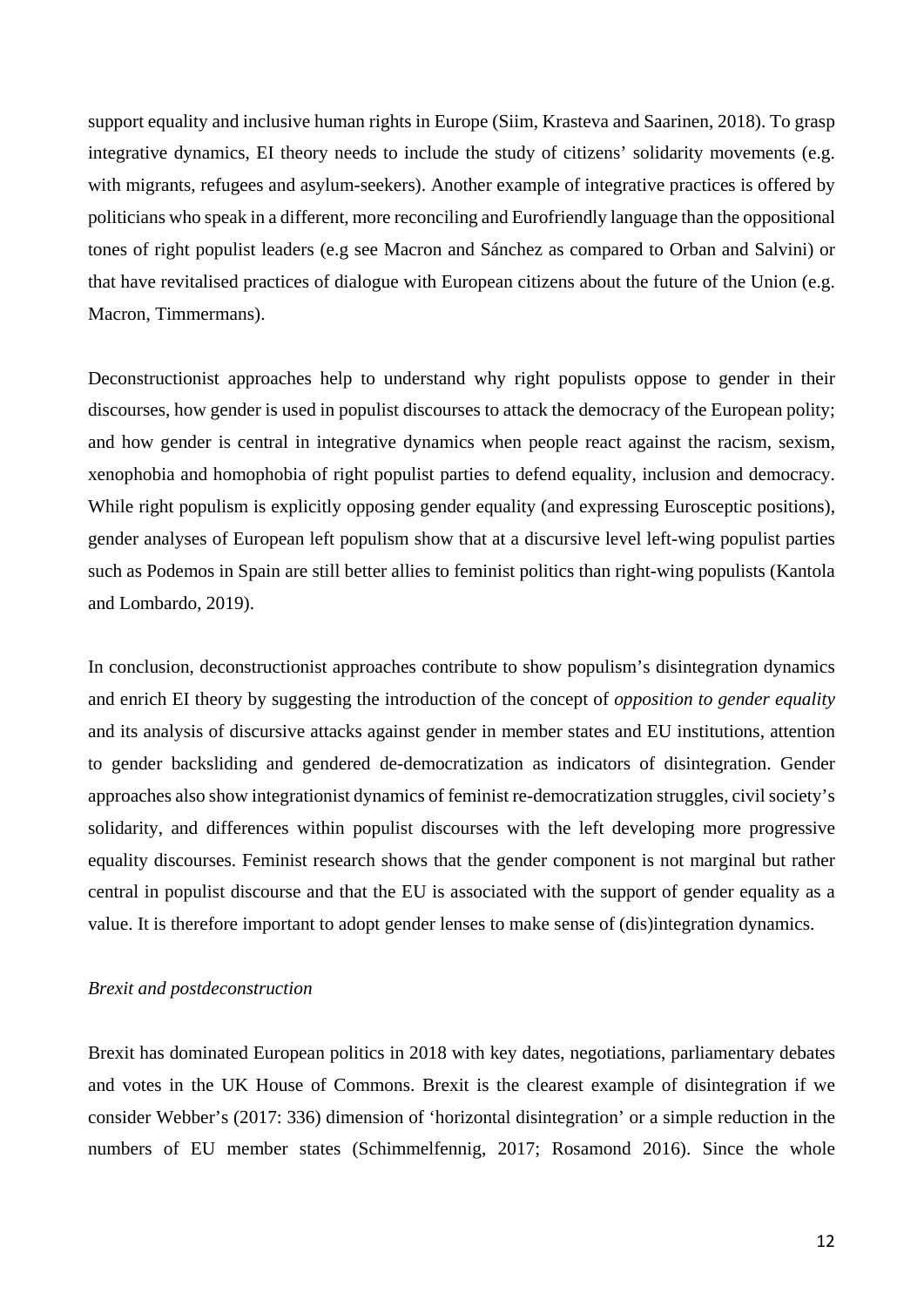phenomenon of Brexit is fraught with strong emotions, we suggest that what we have termed above *postdeconstruction* is a useful analytical lens.

Postdeconstruction foregrounds the role of emotions and affects in politics, not as an individual but rather as a social phenomenon. Negative emotions about the European integration project are prominent in Brexit. Populist right parties that promoted Brexit mobilised people's emotions of disgust, fear, or anger against migrants and the EU. In doing this, they expressed their own gendered ethos and masculinist attitudes. Arguments for Brexit mobilised nostalgic feelings for an imaginary past as evidence with the slogan "Take Back Control" of the Vote Leave campaign. Whilst positive emotions about the integration project are far harder to articulate in the analysis of Brexit, events such as the London 'Put it to the people' march of 23 March 2019 show integrationist dynamics in the positive feelings and affective attachments to the European project that thousands of people manifested<sup>[1](#page-12-0)</sup>.

Feminist analytical perspectives to Brexit capture the 'highly emotive nature of the debate' and suggest this was 'deeply gendered' prior to the 2016 referendum (Guerrina et al., 2018, p. 388). The debate reproduced political binaries of 'high' vs 'low' politics and policy, marginalising social, gender equality, and women concerns (Guerrina et al., 2018). At the same time, media gave minimum visibility to women during the campaign, with 17.5% of media coverage according to Guerrina et al. (2018, p. 391). The potentially negative effects for gender equality policies in the UK exiting the EU were silenced too (Guerrina and Masselot, 2018). As Guerrina et al. (2018) argue, the symbolic context around the referendum reproduced a gendered public-private dichotomy of political participation in which men represented the 'strong publics', engaged with high political issues of the referendum, and women were represented as the 'weak publics', undecided about their vote, less confident about their knowledge about the EU and showing less political engagement with the referendum's issues (Guerrina et al 2018: 392). The referendum campaign took place in a context of political violence (as exemplified by Jo Cox's murder), aggressiveness, and personal threats in social media against women experts arguing for the remain option.

Brexit negotiations also reflected emotional political contexts full of toxic masculinity (Guerrina, 2019). Political debates have been highly confrontational, focused around winner vs losers, with

1

<span id="page-12-0"></span><sup>&</sup>lt;sup>1</sup> Adams, Tim (2019) 'Put it to the People march: a formidable sea of humanity and powerful strength of feeling'. The Guardian, 23/3/2019. Available at [https://www.theguardian.com/politics/2019/mar/23/put-it-to-the-people-march](https://www.theguardian.com/politics/2019/mar/23/put-it-to-the-people-march-against-brexit-london-revoke-remain-reform)[against-brexit-london-revoke-remain-reform.](https://www.theguardian.com/politics/2019/mar/23/put-it-to-the-people-march-against-brexit-london-revoke-remain-reform)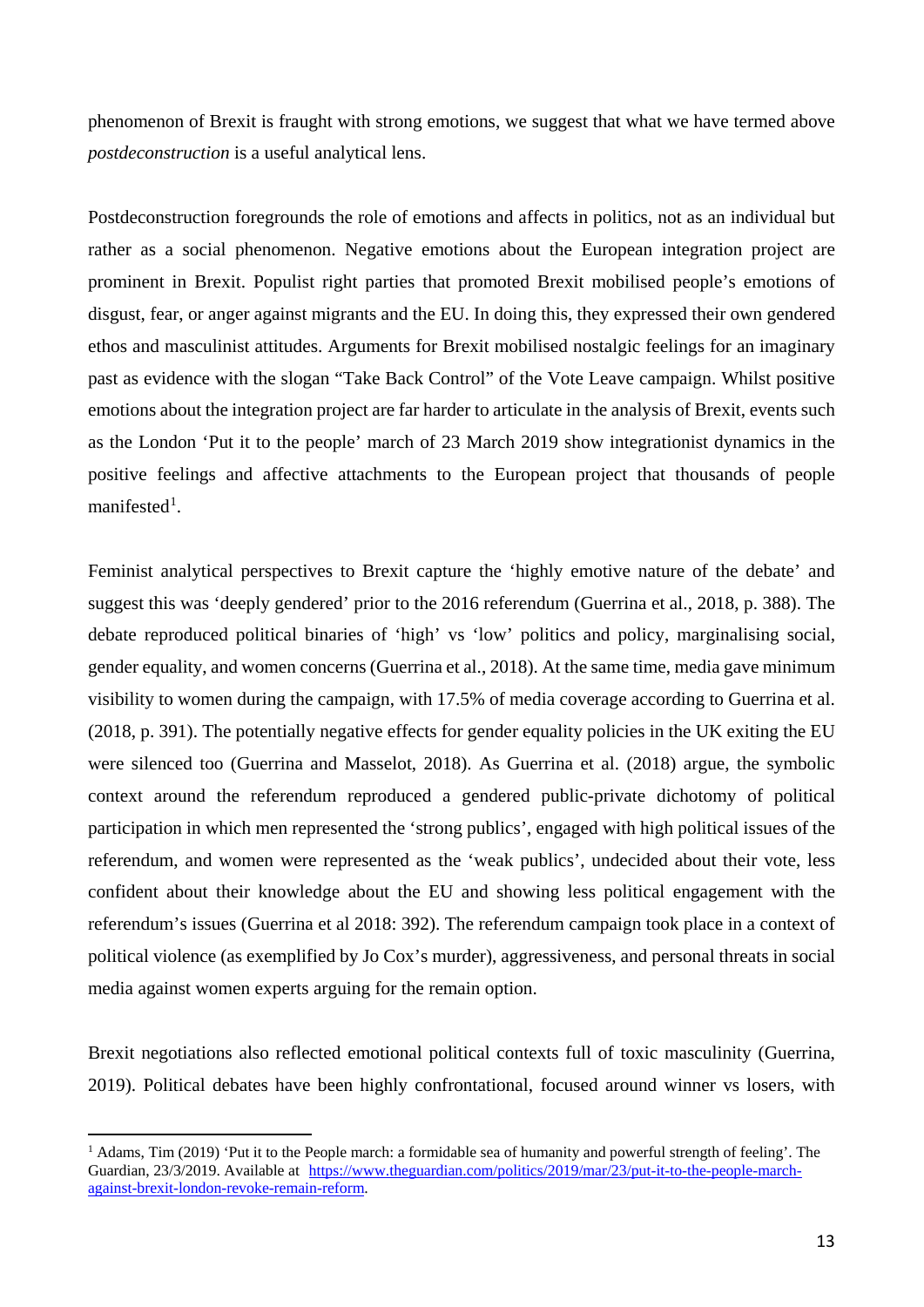politics conceived as a 'winner-takes-it-all' game, in which individual performance and power rather than collective social consequences are considered important. Guerrina (2019) argues that attitudes of 'compromise and cooperation' often associated with 'women's skills' in politics, were presented as 'weakness' to be avoided during negotiations. In her words, 'Acknowledging the interests of underrepresented groups requires empathy, something that has been sadly lacking throughout the Brexit process' (Guerrina, [2](#page-13-0)019)<sup>2</sup>. This attitude disregards the impact of Brexit on underprivileged and under-represented socio-economic groups, and care for their interests, as Fawcett Society and Women's Budget Group have denounced. It also prevents negotiators from exploring all possible options in the search for a way forward in the Brexit challenge.

Overall, when analysed from gender postdeconstructionist approaches, Brexit is not only the clearest example of horizontal disintegration (Webber, 2017), but also a good example of what effects can the marginalization of women's voices and gender perspectives that took place in a context of toxic masculinity have on gender equality and the goals and shaping of European integration. The political consequences of this marginalization of gender issues and positive emotions of empathy towards most unprivileged groups in the Brexit process, as well as the representation of attitudes of compromise during negotiations as weakness include the strengthening of gender and other intersecting inequalities in the political process (Guerrina 2019; Guerrina and Masselot, 2018). For this reason, Guerrina et al (2018, p. 253) urge studies of EI to take gender seriously in the theory, because otherwise this lack 'puts the discipline in danger of reproducing structures of power that keep traditionally marginal groups, including women, ethnic minorities and migrants, on the periphery of the EU project.'. They argue that the construction of knowledge and feelings about the EI political process, and the gender biases in this construction, contributes to shape existing social inequalities in the EU, by promoting or counteracting them.

## **Conclusion**

1

In this article, we have explored the impact of the confluence of key events in 2018 on the way we think about European integration and disintegration. Specifically, we argued for a detailed engagement with feminist political analyses in the development of integration and disintegration theories. It has been our contention that feminist political analyses have key contributions to make. And not just any feminist political analyses but three approaches that have had the hardest time in

<span id="page-13-0"></span><sup>&</sup>lt;sup>2</sup> <https://inews.co.uk/opinion/comment/brexit-hyper-masculinity-limited-opportunities-alternative-ways-forward/>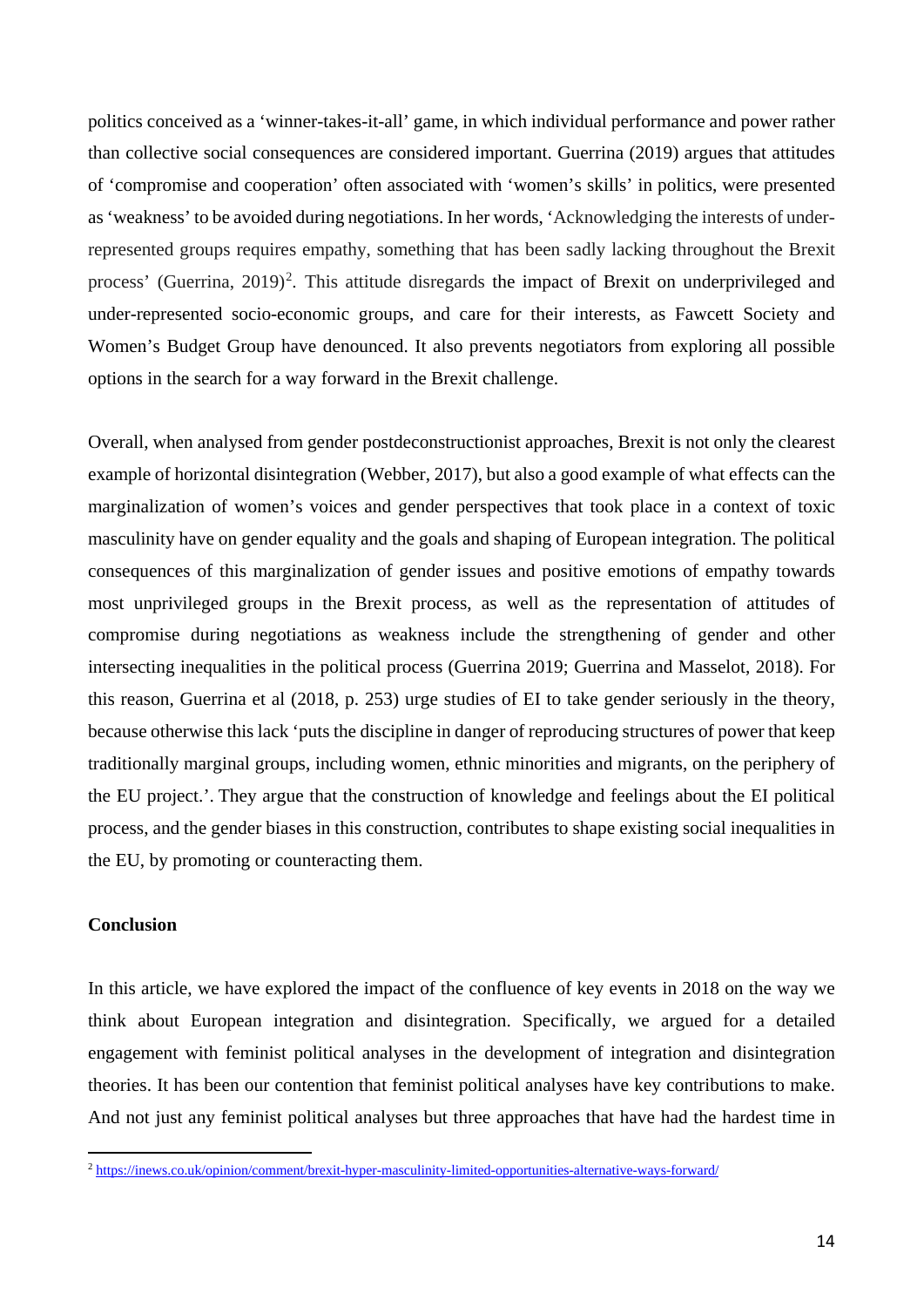having an impact on political science and EU studies. These include deconstruction, intersectionality and postdeconstruction. The first focuses on deconstructing dominant discourses and gender norms and showing their impact on political processes; the second foregrounds the ways in which gender is always cut through with other inequalities such as race and ethnicity, class, ability, sexuality, which shape the political realities together with gender; the last perspective illustrates how emotions and affects drive our politics, including European integration and disintegration. In this way, our article has been a plea not just to include a gender perspective in European integration and disintegration debates, but to engage with the insights of these often marginalised perspectives.

Our key contention has been that without an understanding of intersectional gender dynamics and feminist analysis European integration theories will only ever be partial and will continue to struggle to explain disintegration. Gender equality is at the heart of integration and disintegration and subtle and overt attacks against it, scaling down gender equality policies, commitments and priorities, are key signals of the difficulties the European integration project may be facing.

We have illustrated our argument by focusing on three defining cases of 2018: the economic crisis, populism and Brexit. We analysed what an intersectionality approach would reveal of the economic crisis and showed how even more than a mere gender approach it shows the unevenness of integration and disintegration moments. We approached populism through a deconstruction perspective to show the key role that discursive constructions – as prominent and powerful ideas – of the European integration play in populist politics. These constructions are fundamentally underpinned by constructions of gender norms and constructions of the European gender equality project – perhaps as particularly "elite" and to be opposed or as a sign of dangerous "gender ideology" to be opposed. Finally, Brexit illustrates the usefulness of the feminist approach of postdeconstruction which analyses the role that emotions and affects play in politics and in perceptions about European integration and disintegration.

One of our key conclusions is that integration and disintegration are present in all of these cases. For instance, intersectional gender analyses expose the challenge that the economic crisis poses to European integration identifying both disintegration and integration dynamics. While dismantling of EU gender equality policies, marginalization of minoritized women and de-democratization indicate disintegration, intersectional approaches expose integrative dynamics activated by the crisis, such as inclusive processes, re-democratization struggles and some advances in the EU social agenda.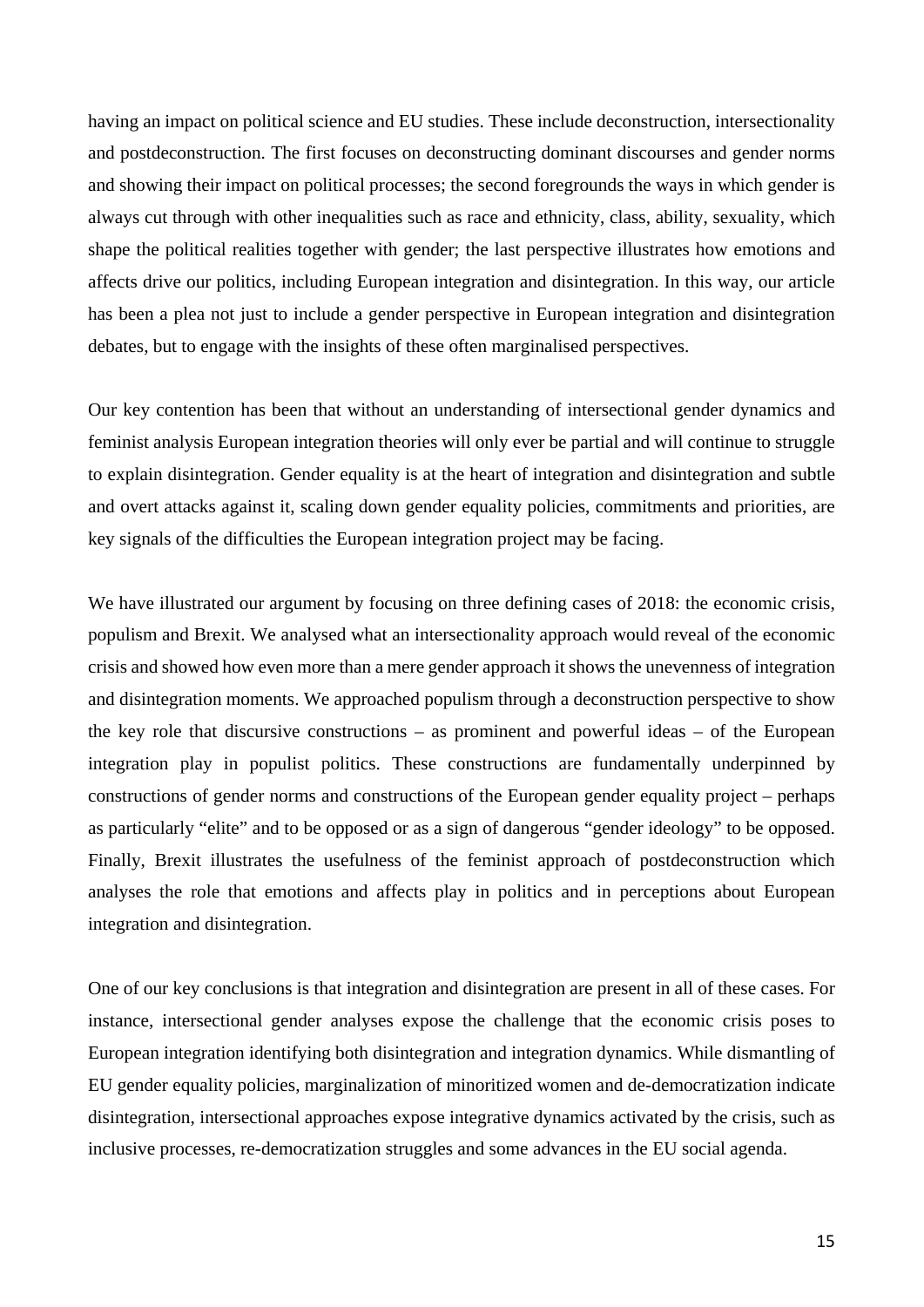## **Bibliography**

Abels, G. and MacRae, H. (2016) 'Why and How to Gender European Integration Theory? Introduction'. In Abels, G and MacRae, H. (eds) *Gendering European Integration Theory. Engaging New Dialogues* (Berlin: Barbara Budrich Publishers), pp. 9–37.

Ahmed, S. (2004) *The Cultural Politics of Emotions* (Edinburgh: Edinburgh University Press).

Bieling, H-J. and Diez, T. (2016) 'Linking gender perspectives to integration theory'. In Abels, G. and MacRae, H. (eds) *Gendering European Integration Theory. Engaging New Dialogues* (Berlin: Barbara Budrich Publishers), pp. 279–292.

Börzel, T.A. and Risse, T. (2018) 'From the euro to the Schengen crises: European integration theories, politicization, and identity politics'. *Journal of European Public Policy*, Vol. 25, No. 1, pp. 83–108.

Börzel, T. A. (2018) 'Researching the EU (Studies) into demise?' *Journal of European Public Policy*, Vol. 25, No. 3, pp. 475–485.

Bassel, L. and Emejulu, A. (2017) *Minority Women and Austerity: Survival and Resistance in France and Britain* (Bristol: Policy Press).

Cavaghan, R. (2017) 'The Gender Politics of EU Economic Policy: Policy Shifts and Contestations before and after the crisis'. In Kantola, J. and Lombardo, E. (eds) *Gender and the Economic Crisis in Europe. Politics, Institutions, and Intersectionality* (Basingstoke: Palgrave Macmillan), pp. 49–72.

Cavaghan, R. and O'Dwyer, M. (2018) 'European Economic Governance in 2017: A Recovery for Whom?' *Journal of Common Market Studies*, Vol 56, No. S1, pp. 96–108.

Coole, D. and Frost, S. (2010) 'Introducing the New Materialisms'. In D. Coole and S. Frost (eds) *New Materialisms: Ontology, Agency and Politics* (Durham, NC: Duke University Press), pp. 1–46.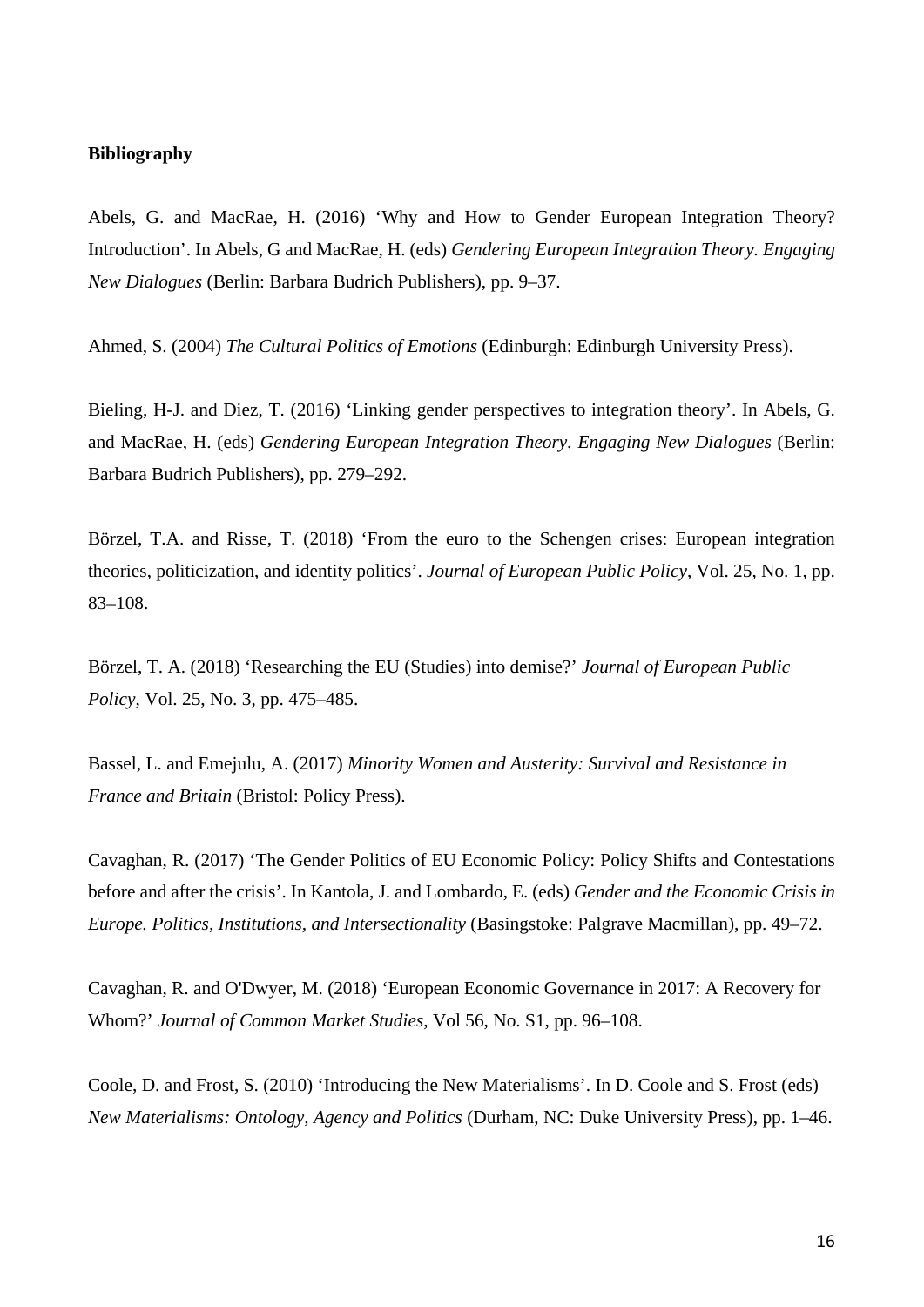Crenshaw, K. W. (1991) 'Demarginalizing the Intersection of Race and Sex: A Black Feminist Critique of Antidiscrimination Doctrine, Feminist Theory and Antiracist Politics'. In Bartlett, K. and Kennedy, R. (eds) *Feminist Legal Theory: Readings in Law and Gender* (San Francisco: Westview Press), pp. 57–80.

Elomäki, A. and Kantola, J. (2017) 'Austerity and feminist resistance in Finland: Between established women's organisations and new movements'. In Kantola, J. and Lombardo, E. (eds) *Gender and the Economic Crisis in Europe* (Basingstoke: Palgrave Macmillan), pp. 231–255.

Elomäki, A. and Kantola, J. (2018) 'Theorizing feminist struggles in the triangle of neoliberalism, conservatism, and nationalism'. *Social Politics*, Vol. 25, No. 3, pp 337–360.

Gómez-Reino, M (2018) 'The Populist Nationalist Party Family and the European Cleavage'. In Gómez-Reino, M. *Nationalisms in the European Arena: Nationalisms in the European Arena* (Basingstoke: Palgrave Macmillan), pp. 63–85.

Guerrina, R. and Masselot, A. (2018) 'Walking into the Footprint of EU Law: Unpacking the Gendered Consequences of Brexit'. Social Policy & Society. Vol. 17, No. 2, pp. 319–330.

Guerrina, R. (2019) 'Hyper-masculinity in Brexit is stopping us from finding another way forward. i, 28/03/2019. Available at: https://inews.co.uk/opinion/comment/brexit-hyper-masculinity-limitedopportunities-alternative-ways-forward/.

Guerrina, R., Haastrup, T., Wright K.A.M., Masselot, A., MacRae, H. and Cavaghan, R. (2018) 'Does European Union studies have a gender problem? Experiences from researching Brexit'. *International Feminist Journal of Politics*, Vol. 20, No. 2, pp. 252–257.

Haas, E. B. (1958) *The Uniting of Europe: political, social, and economical forces, 1950–1957* (Stanford: Stanford UP).

Haastrup, T. and Kenny, M. (2016) 'Gendering Institutionalism: A Feminist Institutionalist Approach to EU Integration Theory'. In Abels, G. and MacRae, H. (eds) *Gendering European Integration Theory* (Berlin: Barbara Budrich Publishers), pp. 197–216.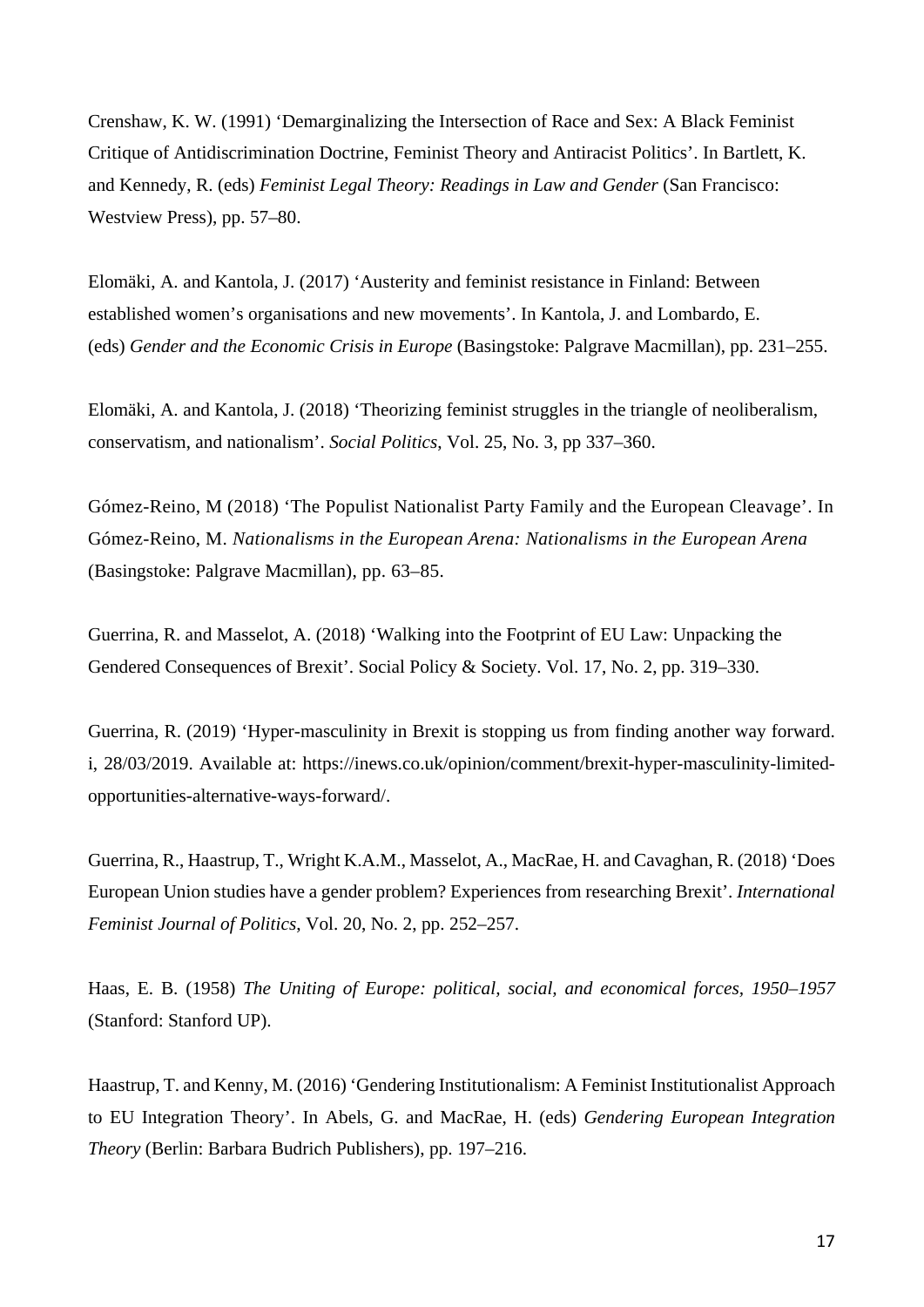Hoskyns, C. (2004) 'Gender perspectives'. In Wiener, A. and Diez, T. (eds) *European Integration Theory* (Oxford: Oxford University Press), pp. 217–236.

International Panel on Social Progress (2016) 'The challenge of gender inequality'. In Rethinking society for the 21st century (Chapter 14). Available at https://comment.ipsp.org/chapter/chapter-14 inequality-challenge-democracy.

Kantola, J. and Lombardo, E. (2017) 'EU gender equality policies'. In Heinelt, H. and Münch, S. (eds) *Handbook of European Policies: Interpretive Approaches to the EU* (Cheltenham: Edward Elgar), pp. 331–352.

Kantola, J. and Lombardo, E. (eds) (2017a) *Gender and the Economic Crisis in Europe. Politics, Institutions, and Intersectionality* (Basingstoke: Palgrave Macmillan).

Kantola, J. & Lombardo, E. (2017b) *Gender and Political Analysis* (Basingstoke: Palgrave Macmillan).

Kantola, J. and Lombardo, E. (2019) 'Populism and feminist politics: The cases of Finland and Spain'. *European Journal of Political Research*. Online first, available at: [https://doi.org/10.1111/1475-6765.12333.](https://doi.org/10.1111/1475-6765.12333)

Kantola, J. and Rolandsen Agustin, L. (2016) 'Gendering transnational party politics: The case of European Union'. *Party Politics*, Vol. 22, No. 5, pp. 641–651.

Kantola, J. and Rolandsen Agustin, L. (2019) 'Gendering the representative work of the European Parliament: A political analysis of women MEP's perceptions of gender equality in party groups'. *Journal of Common Market Studies*. Online first.

Karamessini, M. (2014) 'Introduction – Women's vulnerability to recession and austerity. A different context, a different crisis'. In Karamessini, M. and Rubery J. (eds) *Women and Austerity: The Economic Crisis and the Future for Gender Equality* (London: Routledge), pp. 3*–*16.

Keskinen, S., Norocel, C. and Jørgensen, M. (2016). The politics and policies of welfare chauvinism under the economic crisis. *Critical Social Policy*, Vol. 36, No. 3, pp. 321–329.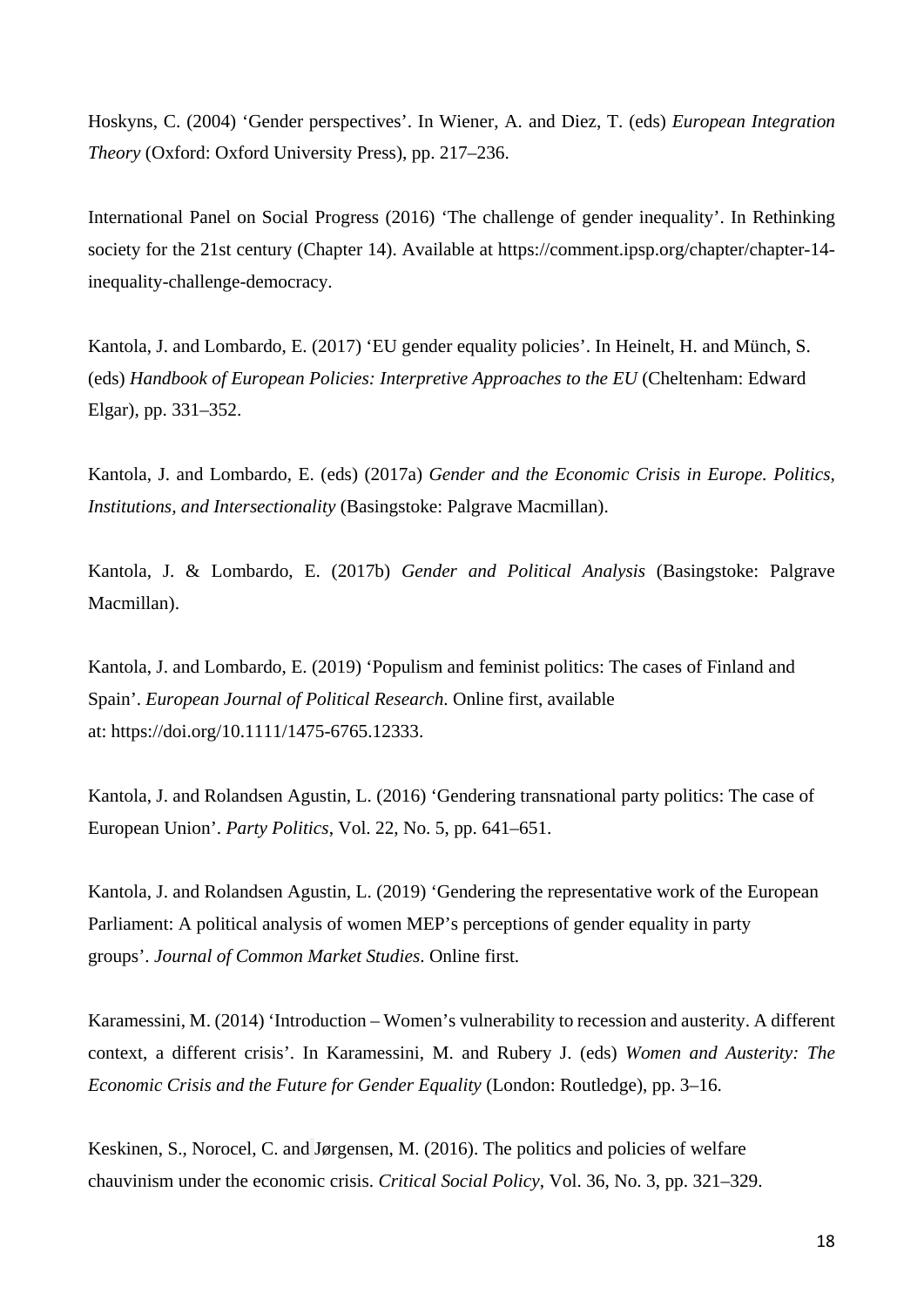Klatzer, E. & Schlager, C. (2014) 'Feminist perspectives on macroeconomics: reconfiguration of power structures and erosion of gender equality through the new economic governance regime in the European Union'. In Evans, M., Hemmings, C., Henry, M., Madhok, S. and Waring, S. (eds) *Feminist Theory Handbook* (London: Sage), pp. 483–500.

Kreuder-Sonnen, C. (2018) 'An authoritarian turn in Europe and European Studies?' Journal of European Public Policy, Vol. 25, No. 3, pp. 452–464.

Kronsell, A. (2005) 'Gender, Power and European Integration Theory'. *Journal of European Public Policy*, Vol. 16, No. 2, pp. 1022–1040.

Kronsell, A. (2012) 'Gendering theories of European integration'. In Abels, G. and Mushaben, J. (eds) *Gendering the European Union. New Approaches to Old Democratic Deficits* (Basingstoke: Palgrave Macmillan), pp. 23–40.

Kronsell, A. (2016) 'The Power of EU Masculinities: A Feminist Contribution to European Integration Theory'. *Journal of Common Market Studies*, Vol. 54, No. 1, pp. 104–120.

Kuhar, R. and Paternotte, D. (2017) *Anti-gender Campaigns in Europe: Mobilizing against Equality* (Lanham, MD: Rowman & Littlefield).

Köttig, M., Bitzan, R. and Pető, M. (eds) (2017) *Gender and Far Right Politics in Europe* (Basingstoke: Palgrave Macmillan).

Leruth, B. and Lord, C. (2015) 'Differentiated integration in the European Union: a concept, a process, a system or a theory?' *Journal of European Public Policy*, Vol. 22, No. 6, pp. 754–763.

Lombardo, E. (2016) 'Social constructivism in European Integration Theories: Gender and Intersectionality Perspectives'. In Abels, G. and MacRae, H. (eds) *Gendering European Integration Theory: Engaging New Dialogues* (Berlin: Barbara Budrich Publishers), pp. 123–146.

Lombardo, E. (2017) 'The Spanish gender regime in the EU context: changes and struggles in the wake of austerity policies'. *Gender, Work & Organization,* Vol. 24, No. 1, pp. 20–33.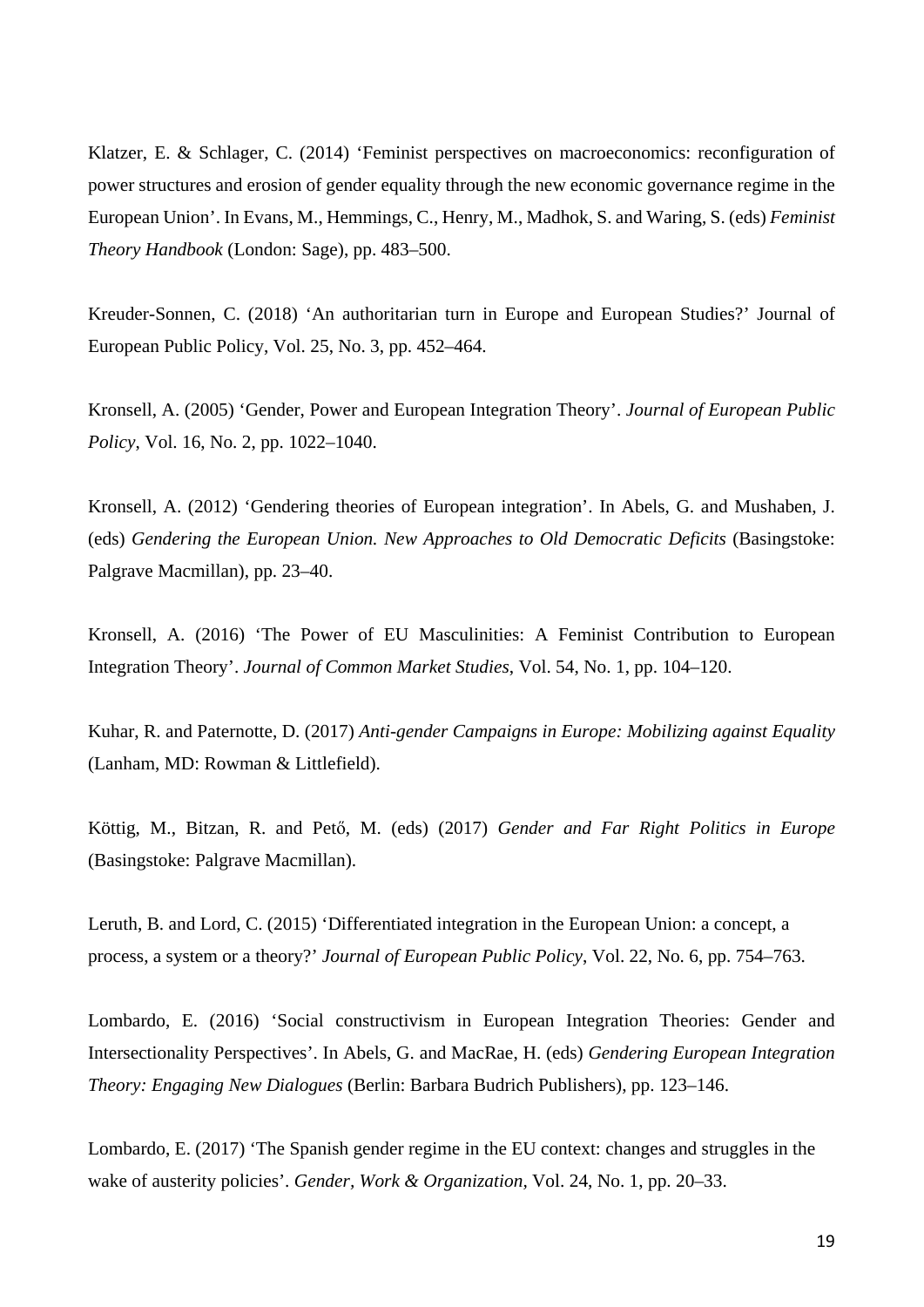Lombardo, E. and Rolandsen, L. (2016) 'Intersectionality in European Union policymaking: the case of gender-based violence'. *Politics*, Vol. 36, No. 4, pp. 364–373.

Meret, S. (2015) 'Charismatic female leadership and gender: Pia Kjærsgaard and the Danish People's Party'. *Patterns of Prejudice*, Vol. 49, No. 1–2, pp. 81–102.

Norocel, C. (2013) 'ʻGive us back Sweden!' A feminist reading of the (re)interpretations of the folkhem conceptual metaphor in Swedish radical right populist discourse'. *Nordic Journal of Feminist and Gender Research*, Vol. 21, No. 1, pp. 4–20.

Pedwell, C. (2014) *Affective Relations: The Transnational Politics of Empathy* (Basingstoke: Palgrave Macmillan).

Pirro, A. L. P. and van Kessel, S. (2017) 'United in opposition? The populist radical right's EUpessimism in times of crisis'. *Journal of European Integration*, Vol. 39, No. 4, pp. 405–420.

Rittberger, B. & Blauberger, M. (2018) 'Introducing the debate section: The EU in crisis: EU studies in crisis?' *Journal of European Public Policy*, Vol. 25, No. 3, pp. 436–439.

Roggeband, C. & Krizsán, A. (2018) 'Reversing gender policy progress: patterns of backsliding in Central and Eastern European new democracies'. *European Journal of Politics and Gender*, Vol. 1, No. 3, pp. 367–385.

Rolandsen Agustín, L. (2013) *Gender Equality, Intersectionality and Diversity in Europe* (Basingstoke: Palgrave Macmillan).

Rosamond, B. (2016). 'Brexit and the Problem of European Disintegration'*. Journal of Contemporary European Research*, Vol. 12, no. 4, pp. 864–871.

Schimmelfennig, F. (2017) 'Theorising Crisis in European Integration'. In Dinan, D., Nugent, N. and Paterson, W.E. (eds) The European Union in Crisis (Basingstoke: Palgrave Macmillan), pp. 316–335.